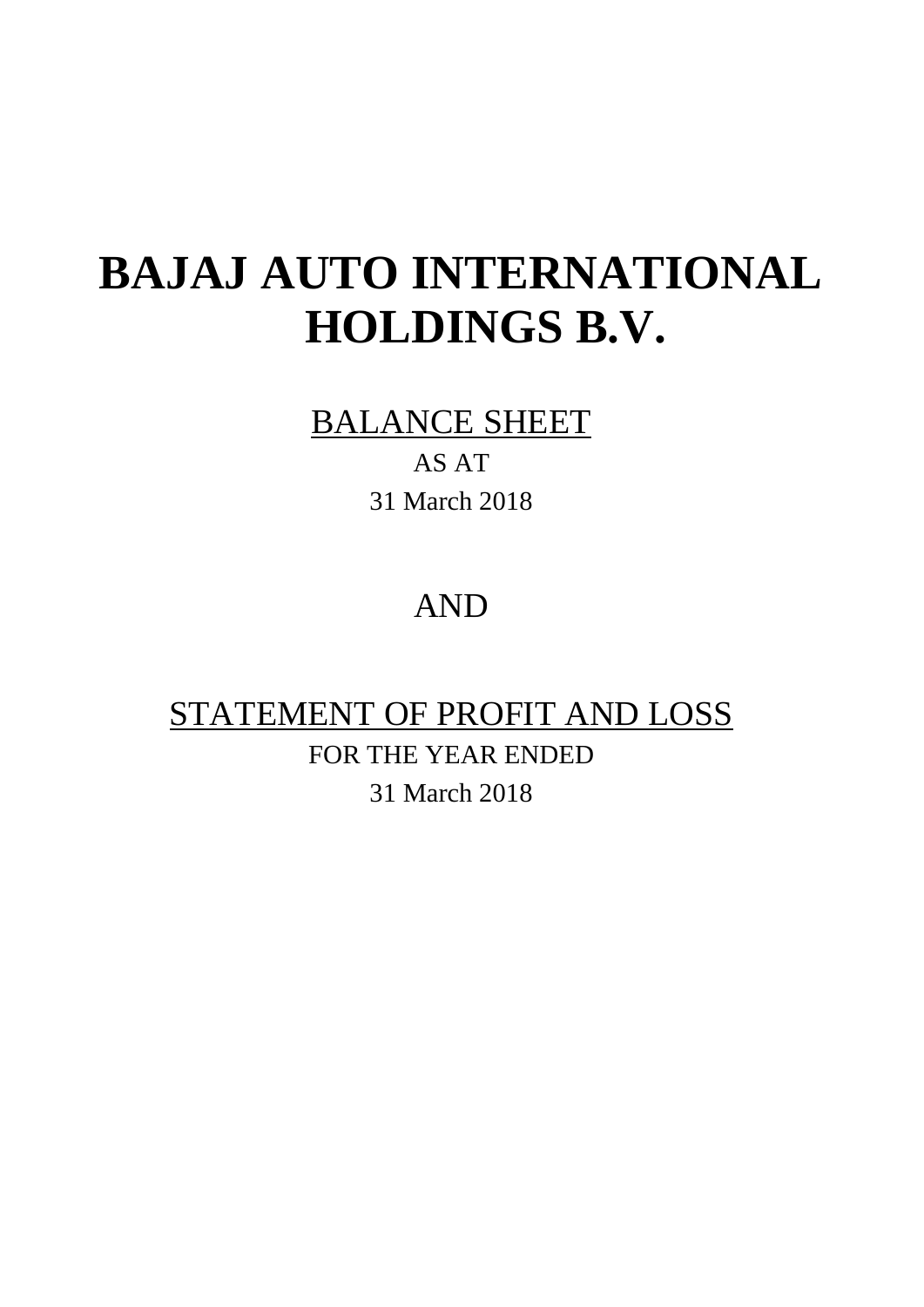#### **BAJAJ AUTO INTERNATIONAL HOLDINGS B.V. BALANCE SHEET AS AT 31 MARCH 2018**

|                               |                |                     | <b>Euros</b>        |                     | <b>Rs in Crores</b> |
|-------------------------------|----------------|---------------------|---------------------|---------------------|---------------------|
| <b>Particulars</b>            | Note No.       | As at 31 March 2018 | As at 31 March 2017 | As at 31 March 2018 | As at 31 March 2017 |
| <b>ASSETS</b>                 |                |                     |                     |                     |                     |
| <b>Non-current assets</b>     |                |                     |                     |                     |                     |
| <b>Financial</b> assets       |                |                     |                     |                     |                     |
| Investments                   | $\overline{2}$ | 198,109,356.60      | 198,109,356.60      | 1,600.87            | 1,600.87            |
|                               |                | 198,109,356.60      | 198,109,356.60      | 1,600.87            | 1,600.87            |
| <b>Current assets</b>         |                |                     |                     |                     |                     |
| <b>Financial</b> assets       |                |                     |                     |                     |                     |
| Cash and cash equivalents     | 3              | 1,469,883.76        | 428,633.16          | 11.88               | 3.46                |
| Loans                         | $\overline{4}$ |                     | 10,000,000.00       |                     | 80.81               |
| Other financial assets        | 5              |                     | 16,666.67           | $\overline{a}$      | 0.13                |
| Other current assets          | 6              | 7,022.73            | 4,908.37            | 0.05                | 0.05                |
|                               |                | 1,476,906.49        | 10,450,208.20       | 11.93               | 84.45               |
| <b>Total</b>                  |                | 199,586,263.09      | 208,559,564.80      | 1,612.80            | 1,685.32            |
| <b>EQUITY AND LIABILITIES</b> |                |                     |                     |                     |                     |
| <b>Equity</b>                 |                |                     |                     |                     |                     |
| Equity share capital          | 7              | 198,000,000.00      | 198,000,000.00      | 1,599.99            | 1,599.99            |
| Other equity                  | 8              | 1,582,088.55        | 10,547,487.79       | 12.77               | 85.22               |
|                               |                | 199,582,088.55      | 208,547,487.79      | 1,612.76            | 1,685.21            |
|                               |                |                     |                     |                     |                     |
| <b>Current liabilities</b>    |                |                     |                     |                     |                     |
| Other current liabilities     | 9              | 4,174.54            | 12,077.01           | 0.04                | 0.11                |
|                               |                |                     |                     |                     |                     |
|                               |                | 4,174.54            | 12,077.01           | 0.04                | 0.11                |
| <b>Total</b>                  |                | 199,586,263.09      | 208,559,564.80      | 1,612.80            | 1.685.32            |

 Summary of significant accounting policies followed by the Company 1

The accompanying notes are an integral part of the financial statements

As per our report of even date

For S R B C & Co LLP SGG Management (Netherlands) B.V. Katerina Hejlova Firm Registration Number: 324982E/E300003 Managing Director A Managing Director A Chartered Accountants

per Arvind Sethi S. Ravikumar S. Ravikumar R.J. Knunz Partner **Managing Director B** Managing Director B Managing Director B Managing Director B Membership Number: 89802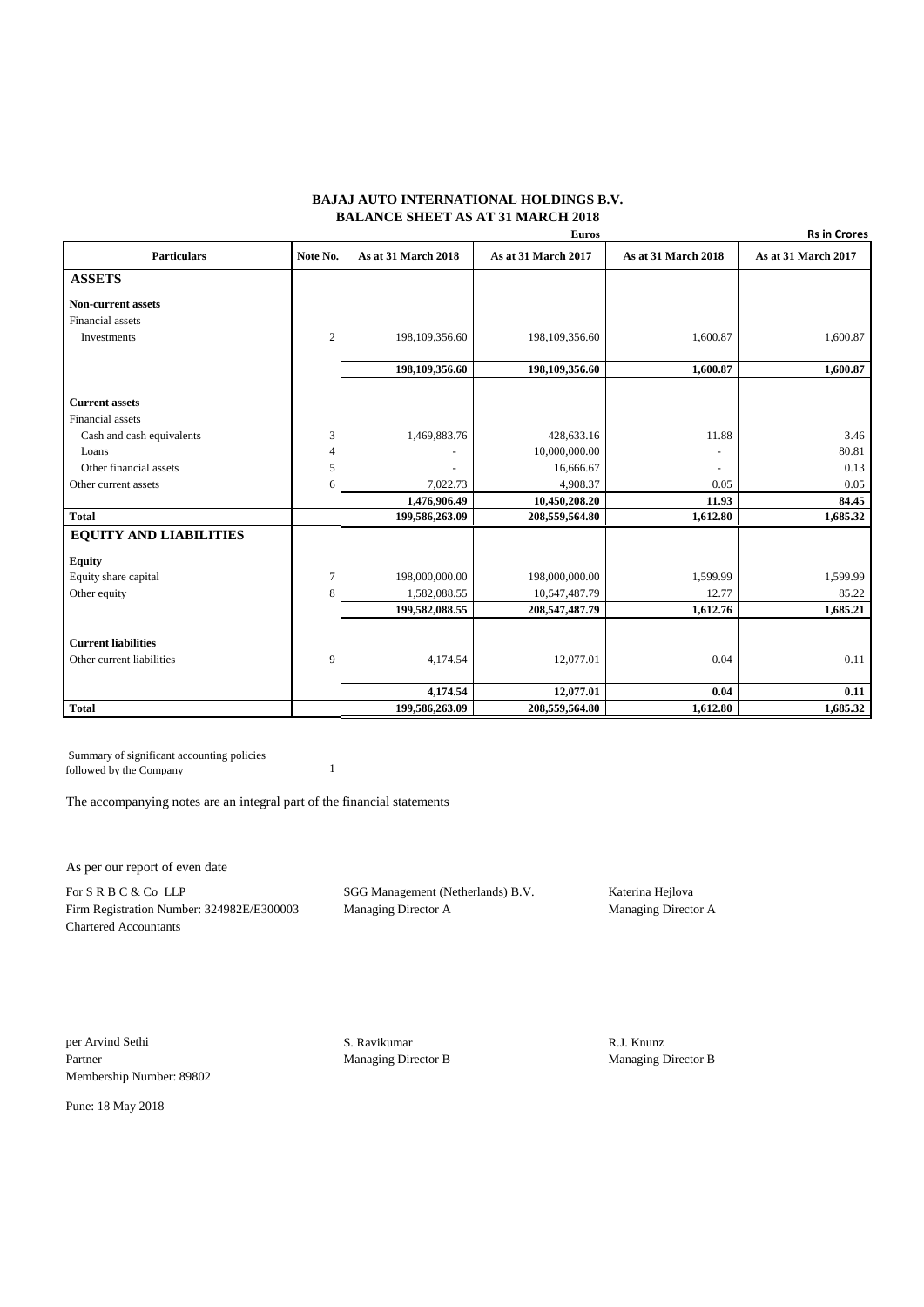#### **BAJAJ AUTO INTERNATIONAL HOLDINGS B.V. STATEMENT OF PROFIT AND LOSS FOR THE YEAR ENDED 31 MARCH 2018**

|                                                                            |                    |                             | <b>Euros</b>                       |                                    | <b>Rs in Crores</b>                |
|----------------------------------------------------------------------------|--------------------|-----------------------------|------------------------------------|------------------------------------|------------------------------------|
| <b>Particulars</b>                                                         | <b>Note</b><br>No. | Year ended<br>31 March 2018 | <b>Year ended</b><br>31 March 2017 | <b>Year ended</b><br>31 March 2018 | <b>Year ended</b><br>31 March 2017 |
| Other operating revenue                                                    |                    | 10,410,978.00               | 10,438,688.87                      | 84.13                              | 84.35                              |
| Revenue from operations                                                    | 10                 | 10,410,978.00               | 10,438,688.87                      | 84.13                              | 84.35                              |
| <b>Total income</b>                                                        |                    | 10,410,978.00               | 10,438,688.87                      | 84.13                              | 84.35                              |
| <b>Expenses</b>                                                            |                    |                             |                                    |                                    |                                    |
| Other expenses                                                             | 11                 | 71,377.24                   | 259,666.46                         | 0.58                               | 2.11                               |
| <b>Total expenses</b>                                                      |                    | 71,377.24                   | 259,666.46                         | 0.58                               | 2.11                               |
| <b>Profit before tax</b>                                                   |                    | 10,339,600.76               | 10,179,022.41                      | 83.55                              | 82.24                              |
| Profit after tax for the year                                              |                    | 10,339,600.76               | 10,179,022.41                      | 83.55                              | 82.24                              |
|                                                                            |                    |                             |                                    |                                    |                                    |
| Total comprehensive income for the year                                    |                    | 10,339,600.76               | 10,179,022.41                      | 83.55                              | 82.24                              |
| Basic and diluted Earnings per share<br>(Nominal value per share Euro 100) | 12                 | 5.22                        | 5.14                               | 421.97                             | 415.35                             |

 Summary of significant accounting policies followed by the Company 1

The accompanying notes are an integral part of the financial statements

As per our report of even date

For S R B C & Co LLP SGG Management (Netherlands) B.V. Katerina Hejlova Firm Registration Number: 324982E/E300003 Managing Director A Managing Director Chartered Accountants

per Arvind Sethi S. Ravikumar R.J. Knunz Partner Managing Director B Managing Director B Membership Number: 89802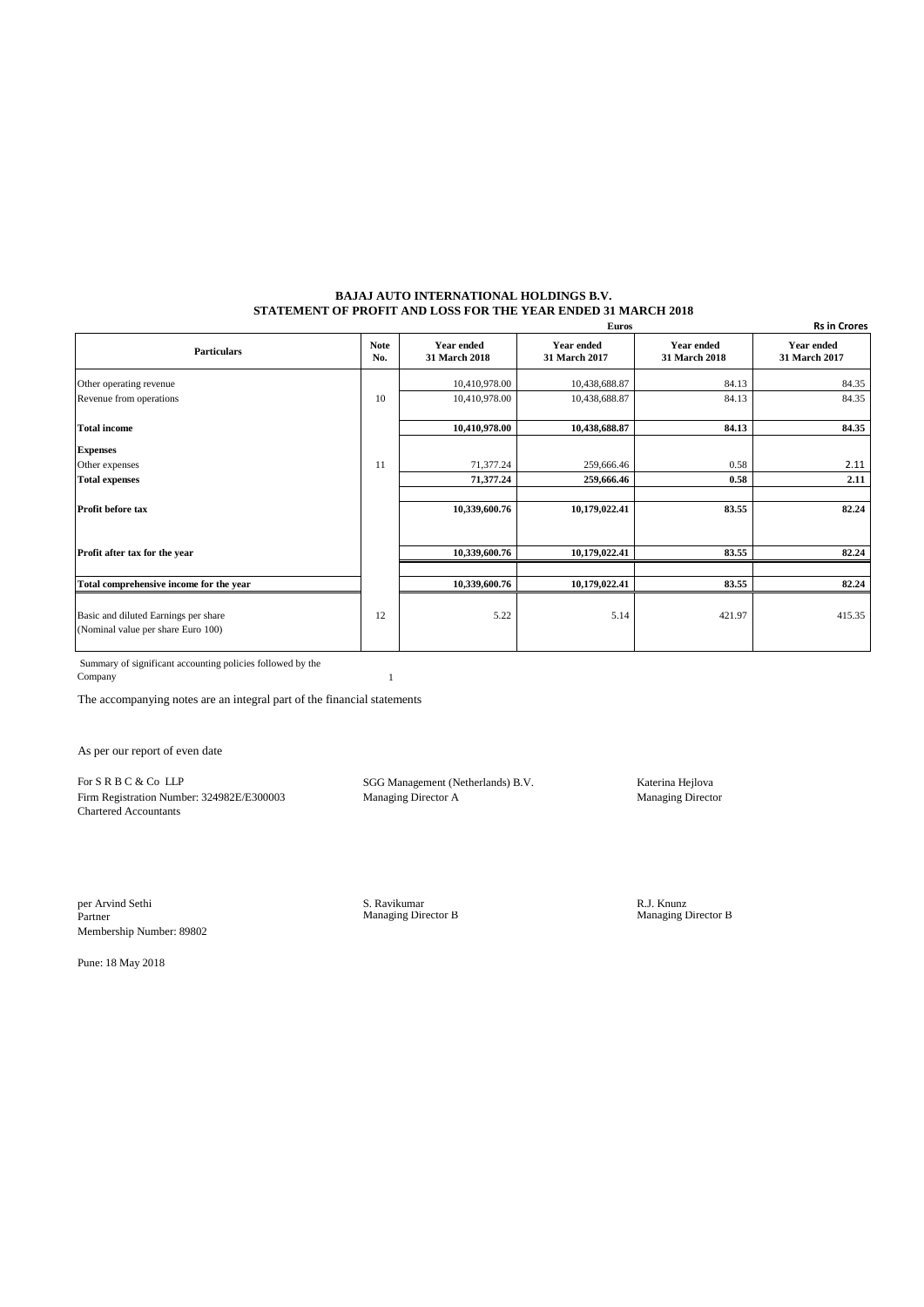#### **BAJAJ AUTO INTERNATIONAL HOLDINGS B.V. STATEMENT OF CHANGES IN EQUITY FOR THE YEAR ENDED 31 MARCH 2018**

#### **A. Equity share capital**

| Euros                                                                           |          |                                           |                             |                                    |                                    |  |  |
|---------------------------------------------------------------------------------|----------|-------------------------------------------|-----------------------------|------------------------------------|------------------------------------|--|--|
| <b>Particulars</b>                                                              | Note No. | <b>Year ended</b><br><b>31 March 2018</b> | Year ended<br>31 March 2017 | <b>Year ended</b><br>31 March 2018 | <b>Year ended</b><br>31 March 2017 |  |  |
| At the beginning of the year<br>Changes in equity share capital during the year |          | 198,000,000.00                            | 198,000,000.00<br>$\sim$    | 1,599.99                           | 1,599.99                           |  |  |
| At the end of the year                                                          |          | 198,000,000,00                            | 198,000,000.00              | 1.599.99                           | 1.599.99                           |  |  |
|                                                                                 |          |                                           |                             |                                    |                                    |  |  |

#### **B. Other equity**

|                                                                |          |                             | <b>Euros</b>              |                             | <b>Rs in Crores</b>       |
|----------------------------------------------------------------|----------|-----------------------------|---------------------------|-----------------------------|---------------------------|
| <b>Particulars</b>                                             | Note No. | <b>Reserves and surplus</b> | <b>Total other equity</b> | <b>Reserves and surplus</b> | <b>Total other equity</b> |
|                                                                |          | <b>Retained earnings</b>    |                           | <b>Retained earnings</b>    |                           |
| Balance as at 1 April 2016                                     | 8        | 368,465.38                  | 368,465.38                | 2.98                        | 2.98                      |
| Profit for the year<br>Other comprehensive income (net of tax) |          | 10,179,022.41               | 10,179,022.41             | 82.24                       | 82.24                     |
| Total comprehensive income for the year ended 31 March 2017    |          | 10,179,022.41               | 10,179,022.41             | 82.24                       | 82.24                     |
| Balance as at 31 March 2017                                    | 8        | 10,547,487.79               | 10,547,487.79             | 85.22                       | 85.22                     |
| Profit for the year                                            |          | 10,339,600.76               | 10,339,600.76             | 83.55                       | 83.55                     |
| Total comprehensive income for the year ended 31 March 2018    |          | 10,339,600.76               | 10,339,600.76             | 83.55                       | 83.55                     |
| Interim dividend                                               |          | (19,305,000.00)             | (19,305,000.00)           | (156.00)                    | (156.00)                  |
| Balance as at 31 March 2018                                    | 8        | 1,582,088.55                | 1,582,088.55              | 12.77                       | 12.77                     |

Summary of significant accounting policies followed by the Company **<sup>1</sup>**

The accompanying notes are an integral part of the financial statements

As per our report of even date

Firm Registration Number: 324982E/E300003 Managing Director A Managing Director A Chartered Accountants

For S R B C & Co LLP SGG Management (Netherlands) B.V. Katerina Hejlova Katerina Hejlova

Per Arvind Sethi Sethi S. Ravikumar S. Ravikumar S. Ravikumar S. Ravikumar R.J. Knunz R.J. Knunz Rattner S. Ravikumar R.J. Knunz Rattner S. Ravikumar R.J. Knunz Rattner S. Ravikumar R.J. Knunz Rattner S. Ravikumar R.J. Knu Partner Managing Director B Membership Number: 89802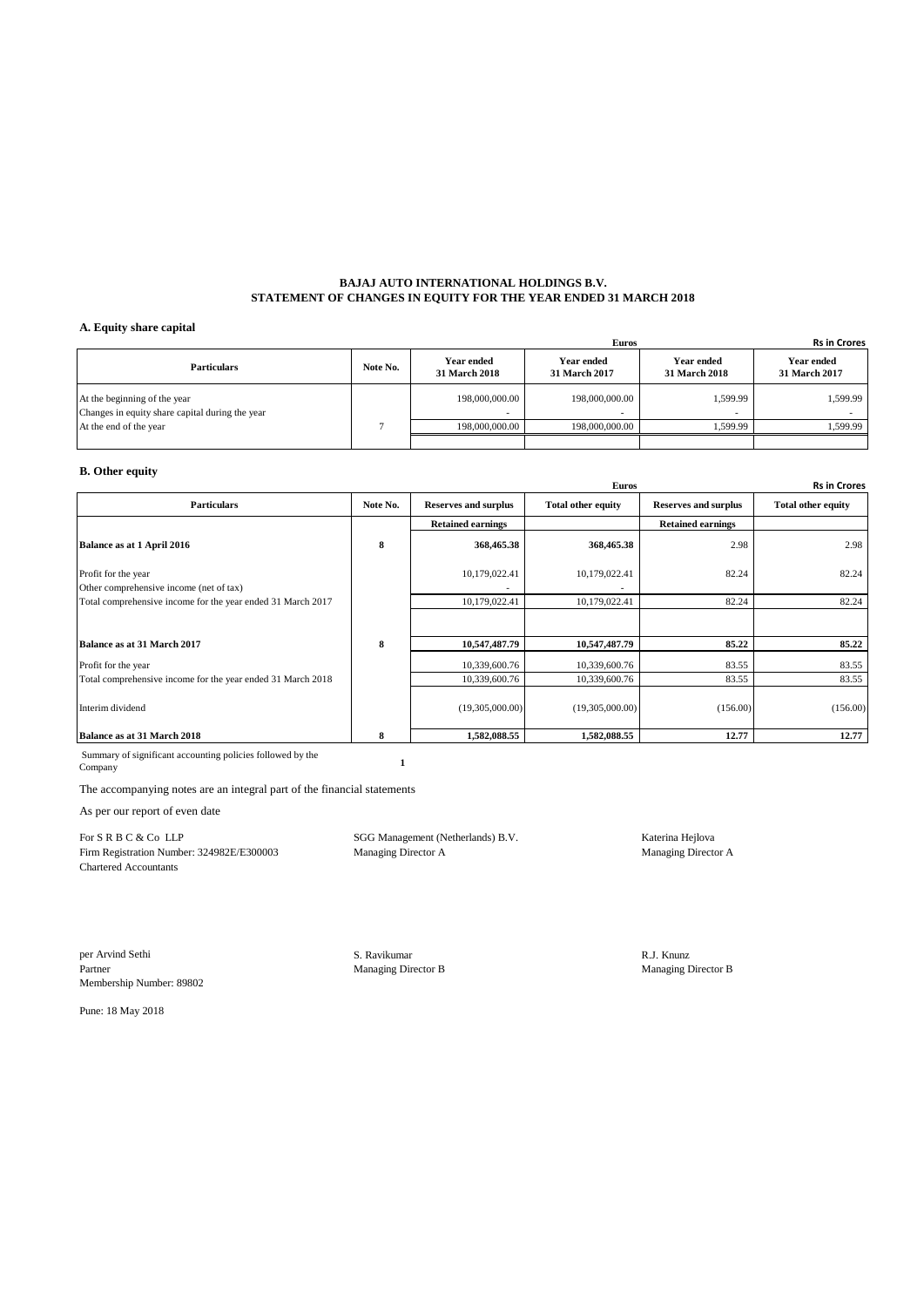#### **BAJAJ AUTO INTERNATIONAL HOLDINGS B.V. STATEMENT OF CASH FLOWS**

|                                                                         |                           |                    |                            | <b>EUROS</b>       |               |                    |               | <b>Rs in Crores</b> |
|-------------------------------------------------------------------------|---------------------------|--------------------|----------------------------|--------------------|---------------|--------------------|---------------|---------------------|
| <b>Particulars</b>                                                      |                           | For the year ended |                            |                    |               | For the year ended |               |                     |
|                                                                         | 31 March 2018             |                    | 31 March 2017              |                    | 31 March 2018 |                    | 31 March 2017 |                     |
| I. Operating activities                                                 |                           |                    |                            |                    |               |                    |               |                     |
| Profit before tax                                                       |                           | 10.339,600.76      |                            | 10.179.022.41      |               | 83.55              |               | 82.24               |
| Adjustments:<br>Less:                                                   |                           |                    |                            |                    |               |                    |               |                     |
| i) Investment income included in above:                                 |                           |                    |                            |                    |               |                    |               |                     |
| Interest income on Loan<br>Dividend income on investments in associates | 1.250.00<br>10,409,728.00 |                    | 28.958.34<br>10,409,728.00 |                    | 0.01<br>84.12 |                    | 0.23<br>84.12 |                     |
|                                                                         | 10,410,978.00             |                    | 10,438,686.34              |                    | 84.13         |                    | 84.35         |                     |
|                                                                         |                           | (10,410,978,00)    |                            | (10, 438, 686, 34) |               | (84.13)            |               | (84.35)             |
|                                                                         |                           | (71, 377, 24)      |                            | (259, 663.93)      |               | (0.58)             |               | (2.11)              |
| Change in assets and liabilities                                        |                           |                    |                            |                    |               |                    |               |                     |
| i) Other current assets                                                 | (2, 114.36)               |                    | (384.79)                   |                    | (0.02)        |                    |               |                     |
| ii) Liabilities and provisions                                          | (7,902.47)                |                    | 8,054.31                   |                    | (0.06)        |                    | 0.07          |                     |
|                                                                         |                           | (10,016.83)        |                            | 7,669.52           |               | (0.08)             |               | 0.07                |
| Net cash from operating activities before income-tax                    |                           | (81, 394.07)       |                            | (251,994.41)       |               | (0.65)             |               | (2.04)              |
| Net cash from operating activities                                      |                           | (81, 394.07)       |                            | (251,994.41)       |               | (0.65)             |               | (2.04)              |
| II. Investing activities                                                |                           |                    |                            |                    |               |                    |               |                     |
| i) Repayment of loan by KTM                                             | 10,000,000.00             |                    | 10,000,000.00              |                    | 80.81         |                    | 80.81         |                     |
| ii) Loan to KTM                                                         |                           |                    | (20,000,000.00)            |                    |               |                    | (161.62)      |                     |
| iii) Investment income                                                  | 10,000,000.00             |                    | (10,000,000.00)            |                    | 80.81         |                    | (80.81)       |                     |
| Interest income on Loan                                                 | 1,250.00                  |                    | 28,958.34                  |                    | 0.01          |                    | 0.23          |                     |
| Dividend income on investments in associates                            | 10,409,728.00             |                    | 10,409,728.00              |                    | 84.12         |                    | 84.12         |                     |
|                                                                         | 10,410,978.00             |                    | 10,438,686.34              |                    | 84.13         |                    | 84.35         |                     |
| (Increase) / decrease in interest receivable                            | 16,666.67                 |                    | (16,666.67)                |                    | 0.13          |                    | (0.13)        |                     |
|                                                                         | 10.427.644.67             |                    | 10,422,019.67              |                    | 84.26         |                    | 84.22         |                     |
| Net cash from investing activities                                      |                           | 20,427,644.67      |                            | 422.019.67         |               | 165.07             |               | 3.41                |
| III. Financing activities                                               |                           |                    |                            |                    |               |                    |               |                     |
|                                                                         |                           |                    |                            |                    |               |                    |               |                     |
| i) Dividend paid                                                        |                           | (19,305,000.00)    |                            |                    |               | (156.00)           |               |                     |
| Net cash from financing activities                                      |                           | (19,305,000.00)    |                            |                    |               | (156.00)           |               | $\blacksquare$      |
| Net change in cash and cash equivalents                                 |                           | 1,041,250.60       |                            | 170,025.26         |               | 8.42               |               | 1.37                |
| Cash and cash equivalents at the beginning of the year                  |                           | 428,633.16         |                            | 258,607.90         |               | 3.46               |               | 2.09                |
|                                                                         |                           | 1,469,883.76       |                            | 428,633.16         |               | 11.88              |               | 3.46                |
| Cash and cash equivalents at the end of the year                        |                           |                    |                            |                    |               |                    |               | $\mathbf{r}$        |

As per our report of even date

For S R B C & Co LLP SGG Management (Netherlands) B.V. Katerina Hejlova<br>Firm Registration Number: 324982E/E300003 Managing Director A<br>Chartered Accountants

Per Arvind Sethi S. Ravikumar S. Ravikumar S. Ravikumar R.J. Knunz Ratner R.J. Knunz Ratner R.J. Knunz Managing Director B Partner Managing Director B Managing Director B Membership Number: 89802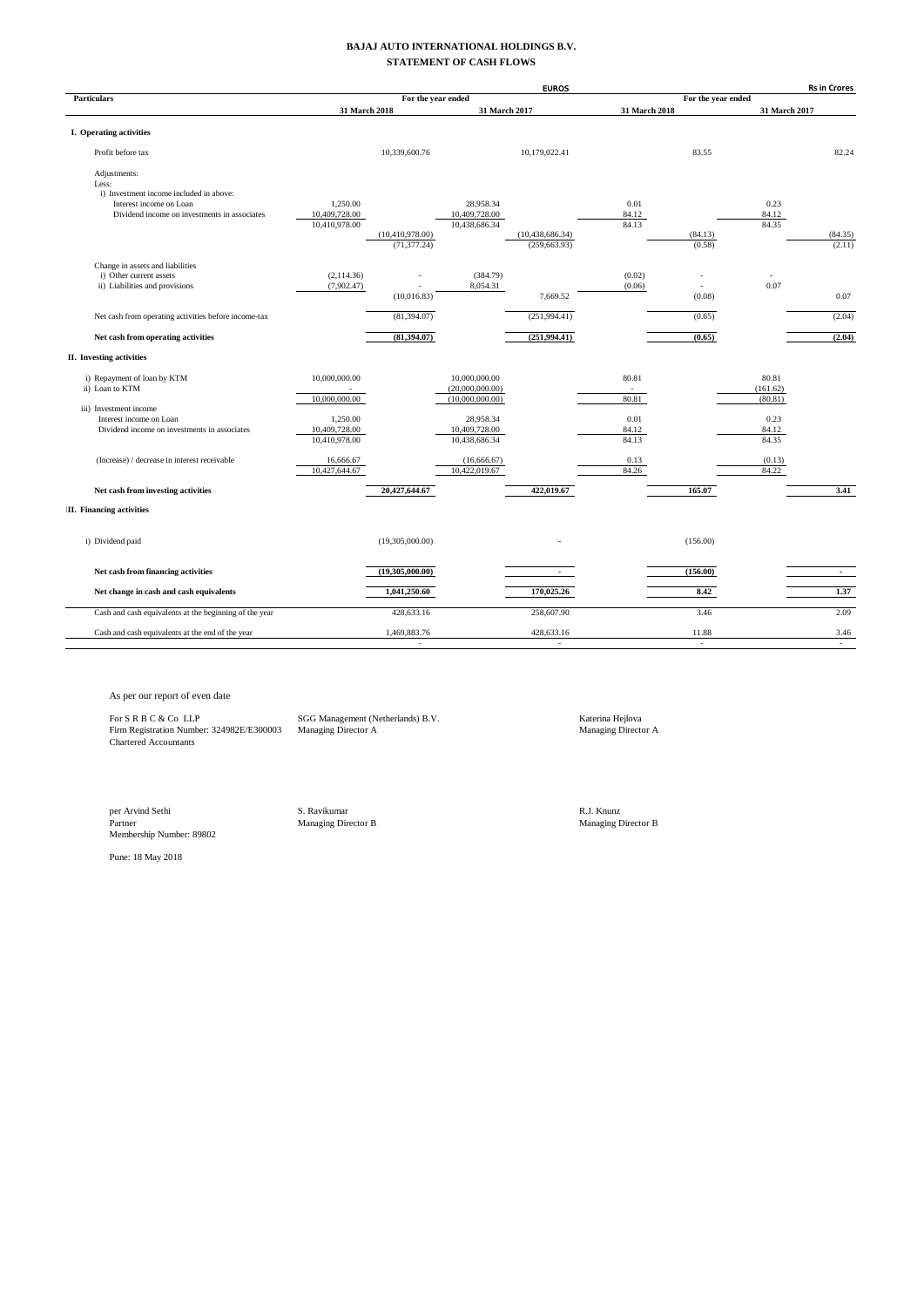### Notes to financial statements for the year ended 31 March 2018

The financial statements have been prepared in Euro. Also the audit report is based on figures in Euro. For the purpose of user, the financial statements and notes as on 31 March 2018 & 2017 have been converted in Indian Rupees at following exchange rate as on 31 March 2018.

1 Euro = Rs. 80.8075

### **Background**

Bajaj Auto International Holdings B.V. is a Netherlands based wholly owned subsidiary of Bajaj Auto Limited incorporated on 25 October 2007 with the object, interalia, of carrying out investments in ventures abroad. During the year ended 31 March 2018, the Company's equity in Austria based KTM AG remained at 47.99% (as at 31 March 2017 - 47.99%).

### **Basis of preparation**

These financial statements comply in all material aspects with Indian Accounting Standards (Ind AS) notified under Section 133 of the Companies Act, 2013 (the Act) read with Companies (Indian Accounting Standards) Rules, 2015 as amended from time to time and other relevant provisions of the Act.

### **1. Summary of significant accounting policies followed by the Company**

This note provides a list of the significant accounting policies adopted in the preparation of these financial statements. These policies have been consistently applied to all the years presented, unless otherwise stated.

### **1) System of accounting**

- i) The Company follows the mercantile system of accounting and recognises income and expenditure on an accrual basis except in case of significant uncertainties.
- ii) Financial Statements are prepared on a historical cost basis.
- iii) All assets and liabilities have been classified as current or non-current as per the Company's normal operating cycle. Based on the nature of operations and the time between the acquisition of assets for processing and their realisation in cash and cash equivalents, the Company has ascertained its operating cycle as 12 months for the purpose of current or non-current classification of assets and liabilities.
- iv) Estimates and Assumptions used in the preparation of the financial statements are based upon management's evaluation of the relevant facts and circumstances as of the date of the Financial Statements, which may differ from the actual results at a subsequent date.

### **2) Revenue recognition:**

The Company recognises income on accrual basis. However where the ultimate collection of the same lacks reasonable certainty, revenue recognition is postponed to the extent of uncertainty.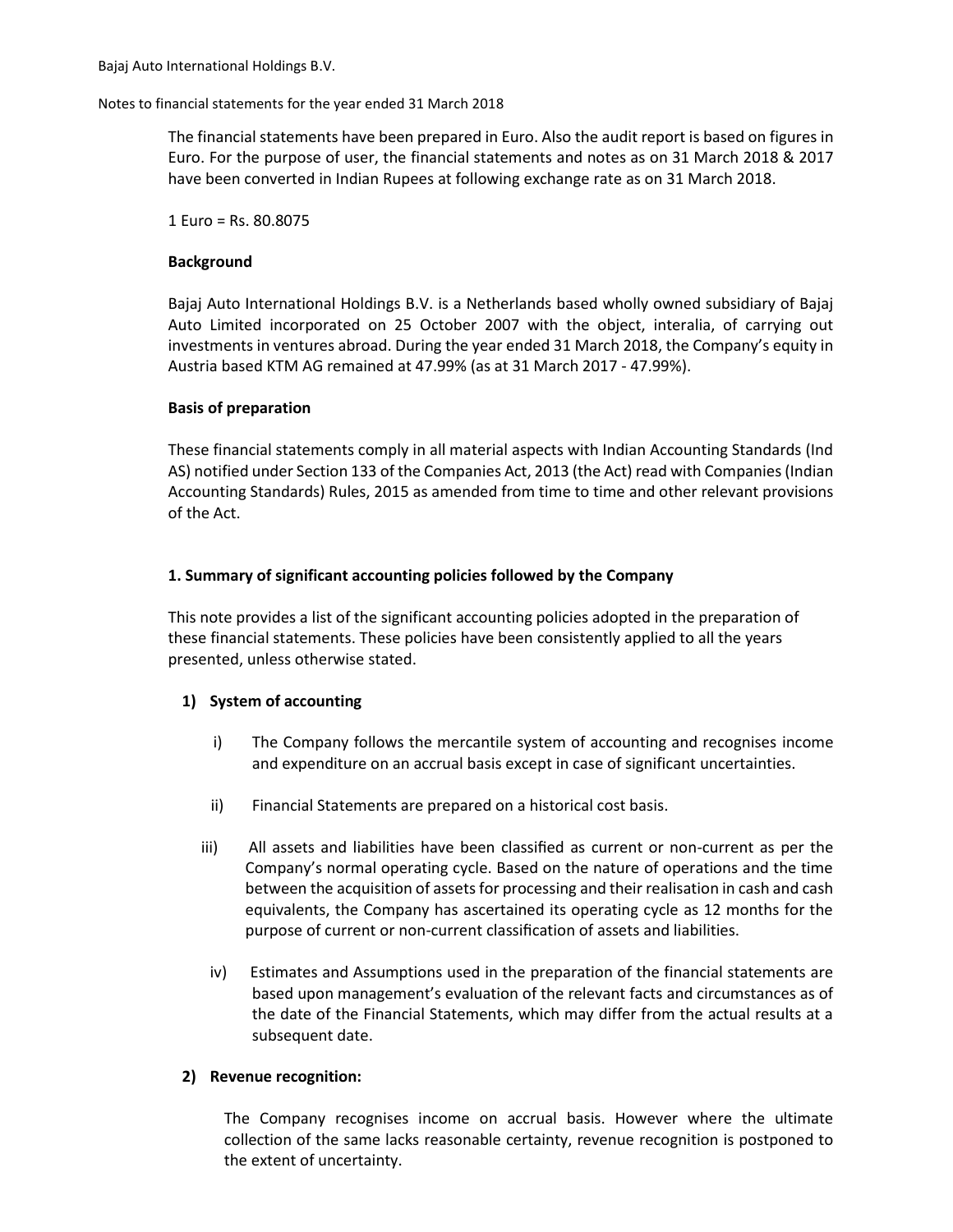#### Notes to financial statements for the year ended 31 March 2018

Dividends are recognized in the Statement of Profit and Loss only when the right to receive payment is established and it is probable that the economic benefits associated with the dividend will flow to the Company and that the amount of dividend can be measured reliably.

Interest is accrued over the period of Loan.

#### **3) Investments**

Investments made by the Company are of a long-term nature, hence diminution in value of unquoted Investments are generally not considered to be of a permanent nature.

#### **4) Foreign currency transactions**

Monetary assets and liabilities in foreign currency outstanding at the close of the year are revalorized at the appropriate exchange rate prevailing at the close of the year. The gain or loss on decrease/increase in reporting currency due to fluctuations in foreign exchange rates, in case of monetary assets and liabilities in foreign currency, are recognised in the Statement of Profit and Loss.

#### **5) Taxation**

- a) Current income tax assets and liabilities are measured at the amount expected to be recovered from or paid to the taxation authorities. The tax rates and tax laws used to compute the amount are those that are enacted or substantively enacted, at the reporting date in the countries where the Group operates and generates taxable income.
- b) Current income tax relating to items recognised outside profit or loss is recognised outside profit or loss (either in other comprehensive income or in equity). Current tax items are recognised in correlation to the underlying transaction either in OCI or directly in equity. Management periodically evaluates positions taken in the tax returns with respect to situations in which applicable tax regulations are subject to interpretation and establishes provisions where appropriate.
- c) Deferred tax is provided using the liability method on temporary differences arising between the tax base of assets and liabilities and their carrying amounts in the financial statements. Deferred tax is determined using tax rates that have been enacted or substantially enacted by the end of the reporting period and are expected to apply when the related deferred tax asset is realised or the deferred tax liability is settled.

Deferred tax assets are recognised for all deductible temporary differences and unused tax losses only if it is probable that future taxable amounts will be available to utilise those temporary differences.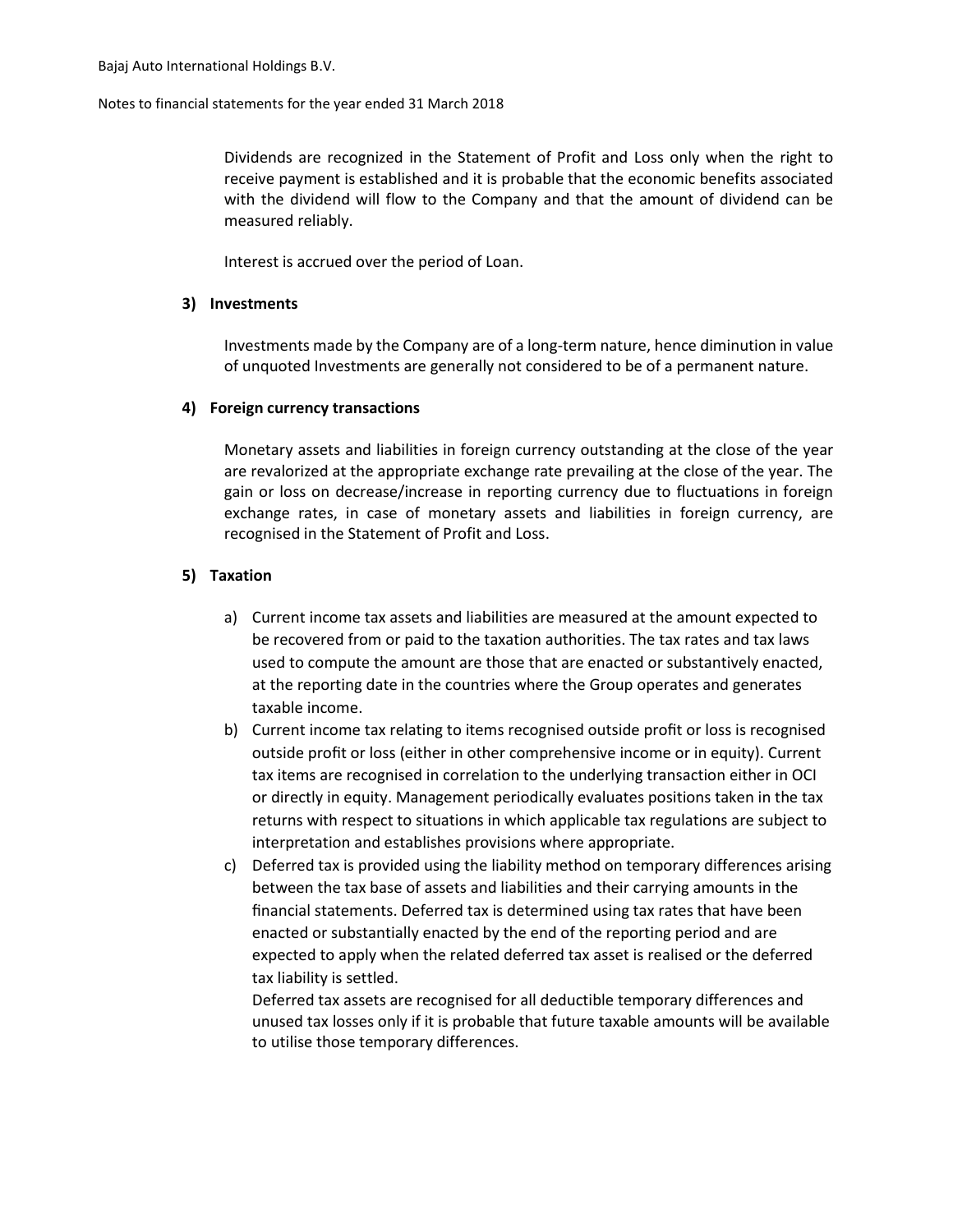Notes to financial statements for the year ended 31 March 2018

### **6) Provisions**

The Company creates a provision when there is a present obligation as a result of past events, it is probable that an outflow of resources embodying economic benefits will be required to settle the obligation and a reliable estimate can be made of the amount of the obligation.

### **7) Earnings per Share**

Basic earnings per share is calculated by dividing the net profit or loss for the period attributable to equity shareholders by the weighted average number of equity shares outstanding during the period. Earnings considered in ascertaining the Company's earnings per share is the net profit for the period. The weighted average number of equity shares outstanding during the period and all periods presented is adjusted for events such as bonus shares, other than conversion of potential equity shares that have changed the number of equity shares outstanding without corresponding change in resources.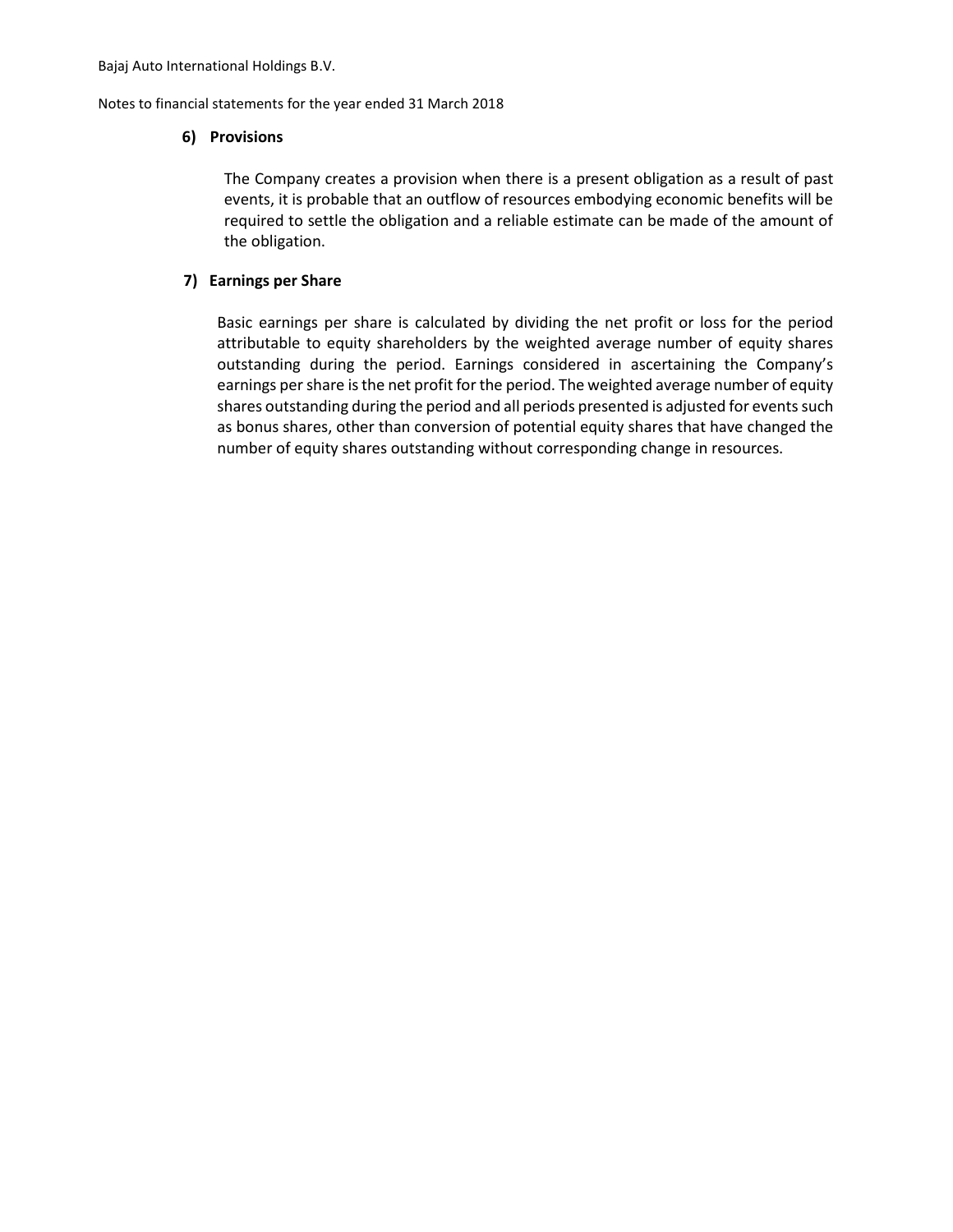#### **Notes to financial statements for the year ended 31 March 2018**

| $\mathbf{2}$            | <b>Investments</b>                                  | <b>Non-Current</b> |                                                                                                                                | Non-Current         |                     |
|-------------------------|-----------------------------------------------------|--------------------|--------------------------------------------------------------------------------------------------------------------------------|---------------------|---------------------|
|                         |                                                     | As at              | 31 March 2017<br><b>EUROS</b><br>198,109,356.60<br>198,109,356.60<br>31 March 2017<br><b>EUROS</b><br>428,633.16<br>428,633.16 | As at               |                     |
|                         |                                                     | 31 March 2018      |                                                                                                                                | 31 March 2018       | 31 March 2017       |
|                         |                                                     | <b>EUROS</b>       |                                                                                                                                | <b>Rs in Crores</b> | <b>Rs in Crores</b> |
|                         | <b>In Equity Shares</b>                             |                    |                                                                                                                                |                     |                     |
|                         | 5,204,864 equity Shares of Euro 1 each              |                    |                                                                                                                                |                     |                     |
|                         | in KTM AG                                           | 198,109,356.60     |                                                                                                                                | 1,600.87            | 1,600.87            |
|                         |                                                     | 198,109,356.60     |                                                                                                                                | 1,600.87            | 1,600.87            |
| 3                       | Cash and cash equivalents                           |                    |                                                                                                                                |                     |                     |
|                         |                                                     |                    | Current                                                                                                                        |                     | <b>Current</b>      |
|                         |                                                     | As at              |                                                                                                                                | As at               |                     |
|                         |                                                     | 31 March 2018      |                                                                                                                                | 31 March 2018       | 31 March 2017       |
|                         |                                                     | <b>EUROS</b>       |                                                                                                                                | <b>Rs in Crores</b> | <b>Rs in Crores</b> |
|                         | <b>Balances with banks</b>                          |                    |                                                                                                                                |                     |                     |
|                         | In current accounts                                 | 1,469,883.76       |                                                                                                                                | 11.88               | 3.46                |
|                         |                                                     | 1,469,883.76       |                                                                                                                                | 11.88               | 3.46                |
|                         |                                                     |                    |                                                                                                                                |                     |                     |
| $\overline{\mathbf{4}}$ | Loans<br>(Unsecured, good, unless stated otherwise) |                    |                                                                                                                                |                     |                     |
|                         |                                                     | Current            |                                                                                                                                | Current             |                     |
|                         |                                                     | As at              |                                                                                                                                | As at               |                     |
|                         |                                                     | 31 March 2018      | 31 March 2017                                                                                                                  | 31 March 2018       | 31 March 2017       |
|                         |                                                     | <b>EUROS</b>       | <b>EUROS</b>                                                                                                                   | <b>Rs in Crores</b> | <b>Rs in Crores</b> |
|                         | Loan to KTM AG                                      | ٠                  | 10,000,000.00                                                                                                                  |                     | 80.81               |

**5 Other financial assets**

|                                        |                          | Current       |                          | Current             |  |
|----------------------------------------|--------------------------|---------------|--------------------------|---------------------|--|
|                                        |                          | As at         |                          | As at               |  |
|                                        | 31 March 2018            | 31 March 2017 | 31 March 2018            | 31 March 2017       |  |
|                                        | <b>EUROS</b>             | <b>EUROS</b>  | <b>Rs in Crores</b>      | <b>Rs in Crores</b> |  |
|                                        |                          |               |                          |                     |  |
| Interest receivable on loans, deposits | $\overline{\phantom{a}}$ | 16,666.67     | $\overline{\phantom{a}}$ | 0.13                |  |
| Extra line for future                  |                          |               |                          |                     |  |
|                                        |                          |               |                          |                     |  |
|                                        |                          | 16,666.67     |                          | 0.13                |  |

**6 Other current assets (Unsecured, good, unless stated otherwise)**

|                  | Current       |               | Current             |                     |
|------------------|---------------|---------------|---------------------|---------------------|
|                  | As at         |               | As at               |                     |
|                  | 31 March 2018 | 31 March 2017 | 31 March 2018       | 31 March 2017       |
|                  | <b>EUROS</b>  | <b>EUROS</b>  | <b>Rs in Crores</b> | <b>Rs in Crores</b> |
| Prepaid expenses | 7,022.73      | 4,908.37      | 0.05                | 0.05                |
|                  | 7,022.73      | 4,908.37      | 0.05                | 0.05                |

 **- 10,000,000.00 - 80.81**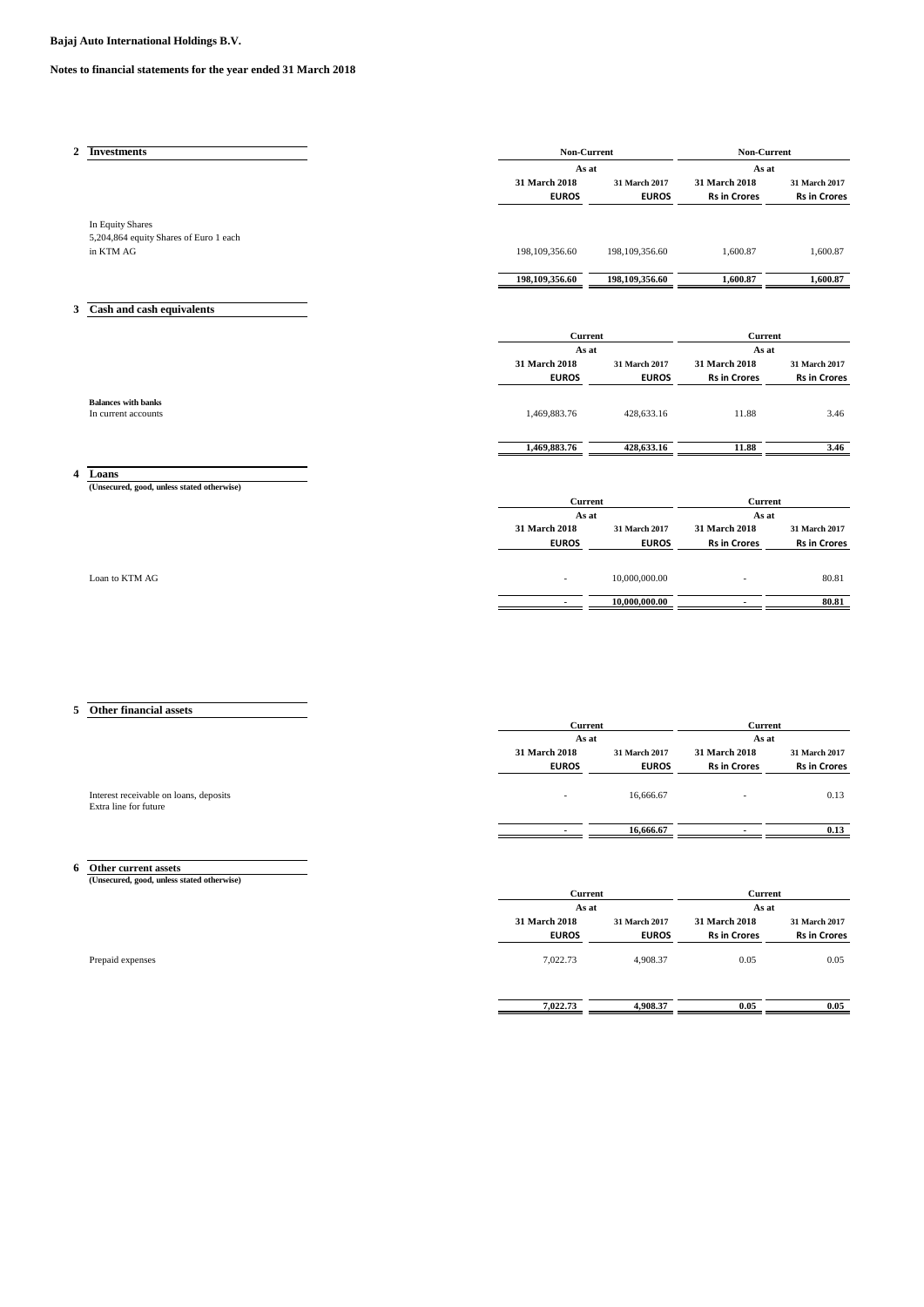#### **Notes to financial statements for the year ended 31 March 2018**

**7 Equity share capital**

|                                             | As at          |                | As at               |                     |
|---------------------------------------------|----------------|----------------|---------------------|---------------------|
|                                             | 31 March 2018  | 31 March 2017  | 31 March 2018       | 31 March 2017       |
|                                             | <b>EUROS</b>   | <b>EUROS</b>   | <b>Rs in Crores</b> | <b>Rs in Crores</b> |
|                                             |                |                |                     |                     |
| <b>Authorised</b>                           |                |                |                     |                     |
| 2,000,000 equity shares of Euro 100 each    | 200,000,000.00 | 200,000,000.00 | 1,616.15            | 1,616.15            |
| Issued, subscribed and fully paid-up shares |                |                |                     |                     |
| 1,980,000 equity shares of Euro 100 each    | 198,000,000.00 | 198,000,000.00 | 1,599.99            | 1,599.99            |
|                                             | 198,000,000.00 | 198,000,000.00 | 1,599.99            | 1,599.99            |
|                                             |                |                |                     |                     |
|                                             | As at          |                | As at               |                     |
|                                             | 31 March 2018  |                | 31 March 2017       |                     |
| Equity shares of Euro 100 each fully paid   | Nos.           | % Holding      | Nos.                | % Holding           |
| Bajaj Auto Limited                          | 1,980,000      | 100.00%        | 1,980,000           | 100.00%             |

### **8 Other equity**

|                                         | As at                    |                          | As at                    |                          |
|-----------------------------------------|--------------------------|--------------------------|--------------------------|--------------------------|
|                                         | 31 March 2018            | 31 March 2017            | 31 March 2018            | 31 March 2017            |
|                                         | <b>EUROS</b>             | <b>EUROS</b>             | <b>Rs in Crores</b>      | <b>Rs in Crores</b>      |
| <b>Retained earnings</b>                |                          |                          |                          |                          |
| Balance as at the beginning of the year | 10,547,487.79            | 368,465.38               | 85.22                    | 2.98                     |
| Profit for the year                     | 10,339,600.76            | 10,179,022.41            | 83.55                    | 82.24                    |
| Less: Appropriations                    |                          |                          |                          |                          |
| Transfer to General reserve             | $\overline{\phantom{0}}$ | $\overline{\phantom{0}}$ | $\overline{\phantom{0}}$ | $\overline{\phantom{0}}$ |
| Interim dividend                        | 19.305.000.00            | $\overline{\phantom{a}}$ | 156.00                   |                          |
| Total appropriations                    | 19,305,000.00            |                          | 156.00                   |                          |
| Balance in retained earnings            | 1,582,088.55             | 10,547,487.79            | 12.77                    | 85.22                    |
|                                         | 1,582,088.55             | 10.547.487.79            | 12.77                    | 85.22                    |

### **9 Other current liabilities**

| As at         |               | As at               |                     |
|---------------|---------------|---------------------|---------------------|
| 31 March 2018 | 31 March 2017 | 31 March 2018       | 31 March 2017       |
| <b>EUROS</b>  | <b>EUROS</b>  | <b>Rs in Crores</b> | <b>Rs in Crores</b> |
| 4,174.54      | 12,077.01     | 0.04                | 0.11                |
| 4,174.54      | 12,077.01     | 0.04                | 0.11                |
|               |               |                     |                     |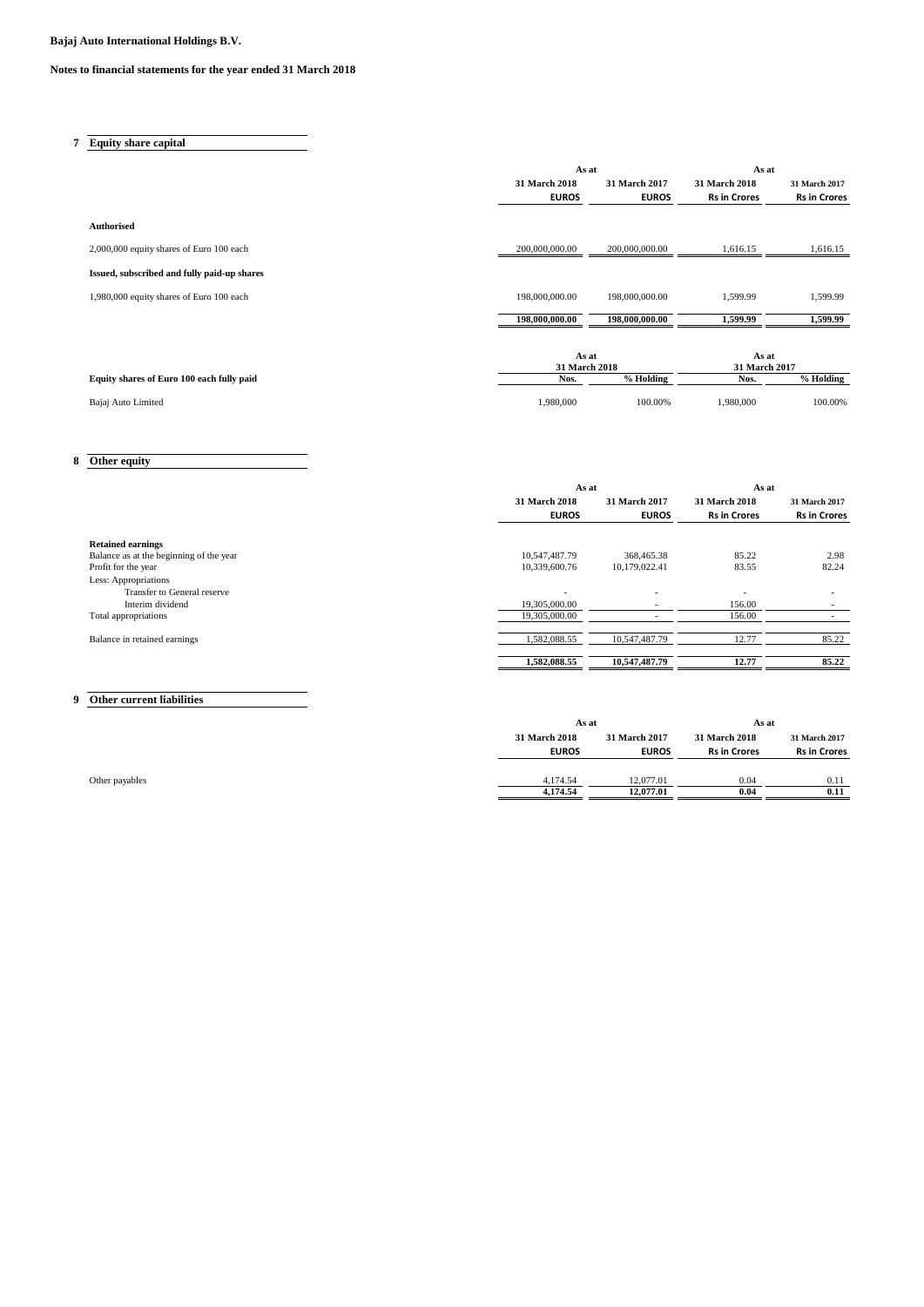**10 Revenue from operations**

#### **Notes to financial statements for the year ended 31 March 2018**

|                                     | For the year ended |               | For the year ended  |                     |
|-------------------------------------|--------------------|---------------|---------------------|---------------------|
|                                     | 31 March 2018      | 31 March 2017 | 31 March 2018       | 31 March 2017       |
|                                     | <b>EUROS</b>       | <b>EUROS</b>  | <b>Rs in Crores</b> | <b>Rs in Crores</b> |
| Other operating revenue             |                    |               |                     |                     |
| Dividend income on investments      | 10,409,728.00      | 10,409,728.00 | 84.12               | 84.12               |
| Interest - others                   | ۰                  | 2.53          | . .                 | $\sim$              |
| Interest received on Loan to KTM AG | 1,250.00           | 28,958.34     | 0.01                | 0.23                |
|                                     | 10,410,978.00      | 10,438,688.87 | 84.13               | 84.35               |
|                                     | 10,410,978.00      | 10,438,688.87 | 84.13               | 84.35               |

### **11 Other expenses**

|                              | For the year ended       |                          | For the year ended       |                          |  |
|------------------------------|--------------------------|--------------------------|--------------------------|--------------------------|--|
|                              | <b>31 March 2018</b>     | 31 March 2017            | 31 March 2018            | 31 March 2017            |  |
|                              | <b>EUROS</b>             | <b>EUROS</b>             | <b>Rs in Crores</b>      | <b>Rs in Crores</b>      |  |
| Legal & Professional charges | 14,787.49                | 119,077.60               | 0.12                     | 0.96                     |  |
| <b>Bank Charges</b>          | 3,599.70                 | 418.29                   | 0.03                     | $\sim$                   |  |
| <b>Custody Fees</b>          | $\overline{\phantom{a}}$ | 22,000.00                | $\overline{\phantom{a}}$ | 0.18                     |  |
| Directors Fees               | 5.261.27                 | 4,556.44                 | 0.04                     | 0.04                     |  |
| Management Fees              | 47,728.78                | 71,346.85                | 0.39                     | 0.58                     |  |
| Difference in Exchange rate  | $\overline{\phantom{0}}$ | $\overline{\phantom{0}}$ | $\overline{\phantom{a}}$ | $\sim$                   |  |
| Extra ordinary Expenses      | $\overline{\phantom{0}}$ | 41.547.96                | $\overline{\phantom{a}}$ | 0.34                     |  |
| Interest paid                | $\overline{\phantom{0}}$ |                          | $\overline{\phantom{a}}$ | $\overline{\phantom{a}}$ |  |
| Travelling expenses          | $\overline{\phantom{0}}$ | 719.32                   | $\overline{\phantom{a}}$ | 0.01                     |  |
|                              | 71.377.24                | 259,666.46               | 0.58                     | 2.11                     |  |

### **12 Earnings Per Share (EPS)**

|                                                                     | For the year ended                   |                               | For the year ended                   |                                      |
|---------------------------------------------------------------------|--------------------------------------|-------------------------------|--------------------------------------|--------------------------------------|
|                                                                     | <b>31 March 2018</b><br><b>EUROS</b> | 31 March 2017<br><b>EUROS</b> | 31 March 2018<br><b>Rs in Crores</b> | 31 March 2017<br><b>Rs in Crores</b> |
| a. Profit for the year                                              | 10.339,600.76                        | 10.179.022.41                 | 83.55                                | 82.24                                |
| Weighted average number of shares outstanding during the year (Nos) | 1.980.000                            | 1.980,000                     | 1,980,000,00                         | 1,980,000.00                         |
| b. Earnings per share (Basic and Diluted)                           | 5.22                                 | 5.14                          | 421.97                               | 415.35                               |
| Face value per share (Euro)                                         | 100.00                               | 100.00                        |                                      |                                      |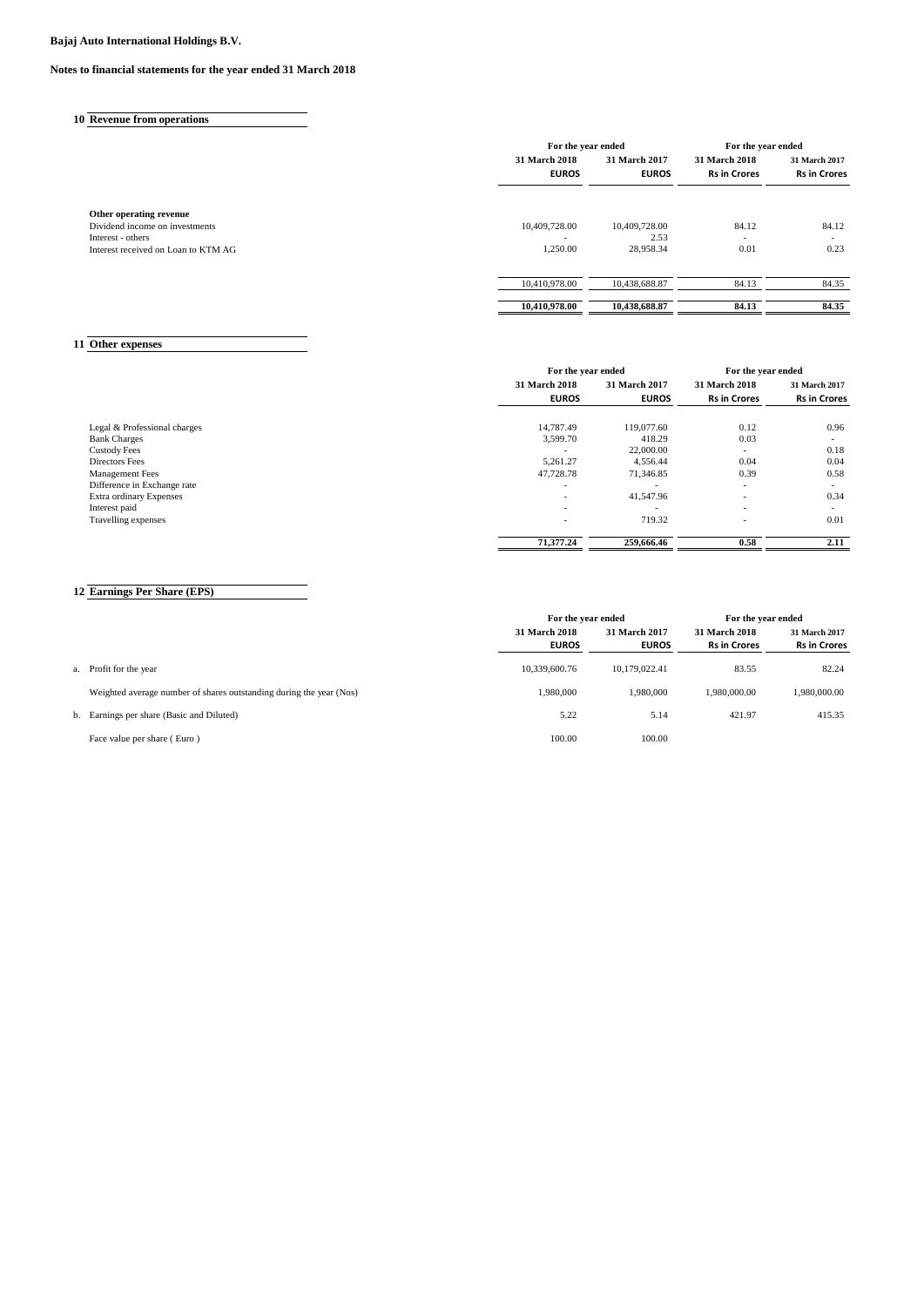### **Notes to financial statements for the year ended 31 March 2018**

| 13 |                        | Disclosure of transactions with related parties as required by the Indian Accounting Standard 24 |                          |                    |                          |                    |                          |                            |                          |                     |
|----|------------------------|--------------------------------------------------------------------------------------------------|--------------------------|--------------------|--------------------------|--------------------|--------------------------|----------------------------|--------------------------|---------------------|
|    |                        |                                                                                                  |                          |                    |                          |                    |                          |                            |                          |                     |
|    |                        |                                                                                                  |                          |                    |                          |                    |                          |                            |                          |                     |
|    |                        |                                                                                                  | 2017-18                  |                    | 2016-17                  |                    |                          | 2017-18                    | 2016-17                  |                     |
|    |                        | Name of related party Nature of transaction                                                      | <b>Transaction value</b> | Outstanding        | <b>Transaction value</b> | Outstanding        | <b>Transaction value</b> | <b>Outstanding amounts</b> | <b>Transaction value</b> | Outstanding         |
|    | land                   |                                                                                                  |                          | amounts carried in |                          | amounts carried in |                          | carried in the Balance     |                          | amounts carried in  |
|    | Nature of relationship |                                                                                                  |                          | the Balance Sheet  |                          | the Balance Sheet  |                          | Sheet                      |                          | the Balance Sheet   |
|    |                        |                                                                                                  |                          |                    |                          |                    |                          |                            |                          |                     |
|    |                        |                                                                                                  | Euro                     | Euro               | Euro                     | Euro               | <b>Rs in Crores</b>      | <b>Rs in Crores</b>        | <b>Rs in Crores</b>      | <b>Rs in Crores</b> |
|    |                        |                                                                                                  |                          |                    |                          |                    |                          |                            |                          |                     |
|    |                        |                                                                                                  |                          |                    |                          |                    |                          |                            |                          |                     |
|    | <b>Holding Company</b> |                                                                                                  |                          |                    |                          |                    |                          |                            |                          |                     |
|    |                        |                                                                                                  |                          |                    |                          |                    |                          |                            |                          |                     |
|    | Bajaj Auto Limited     | Contribution to equity                                                                           | ٠                        | 198,000,000        | $\sim$                   | 198,000,000        | $\overline{\phantom{a}}$ | 1,599.99                   | $\sim$                   | 1,599.99            |
|    |                        | (1,980,000 shares of Euro 100 each)                                                              |                          |                    |                          |                    |                          |                            |                          |                     |
|    |                        |                                                                                                  |                          |                    |                          |                    |                          |                            |                          |                     |
|    |                        | Dividend Paid                                                                                    | 19,305,000               | $\sim$             | $\sim$                   | $\sim$             | 156.00                   | $\sim$                     | ٠                        | $\sim$              |
|    |                        |                                                                                                  |                          |                    |                          |                    |                          |                            |                          |                     |
|    | Associate              |                                                                                                  |                          |                    |                          |                    |                          |                            |                          |                     |
|    |                        |                                                                                                  |                          |                    |                          |                    |                          |                            |                          |                     |
|    | KTM AG                 | Investment [5,204,864 Shares of Euro 1 each]                                                     | $\overline{\phantom{a}}$ | 198,109,357        | $\sim$                   | 198,109,357        | $\sim$                   | 1,600.87                   |                          | 1,600.87            |
|    |                        | Dividend Received                                                                                | 10,409,728               |                    | 10,409,728               | ٠                  | 84.12                    | $\sim$                     | 84.12                    |                     |
|    |                        | Loan given                                                                                       |                          |                    | 20,000,000               | 10,000,000         |                          |                            | 161.62                   | 80.81               |
|    |                        | Loan refunded                                                                                    | 10,000,000               |                    | 10,000,000               |                    | 80.81                    | $\sim$                     | 80.81                    |                     |
|    |                        | Interest on Loan                                                                                 | 1,250                    |                    | 28,958                   | 16,667             | 0.01                     | $\sim$                     | 0.23                     | 0.13                |
|    |                        |                                                                                                  |                          |                    |                          |                    |                          |                            |                          |                     |
|    |                        |                                                                                                  |                          |                    |                          |                    |                          |                            |                          |                     |
|    |                        |                                                                                                  |                          |                    |                          |                    |                          |                            |                          |                     |
|    |                        |                                                                                                  |                          |                    |                          |                    |                          |                            |                          |                     |
|    |                        |                                                                                                  |                          |                    |                          |                    |                          |                            |                          |                     |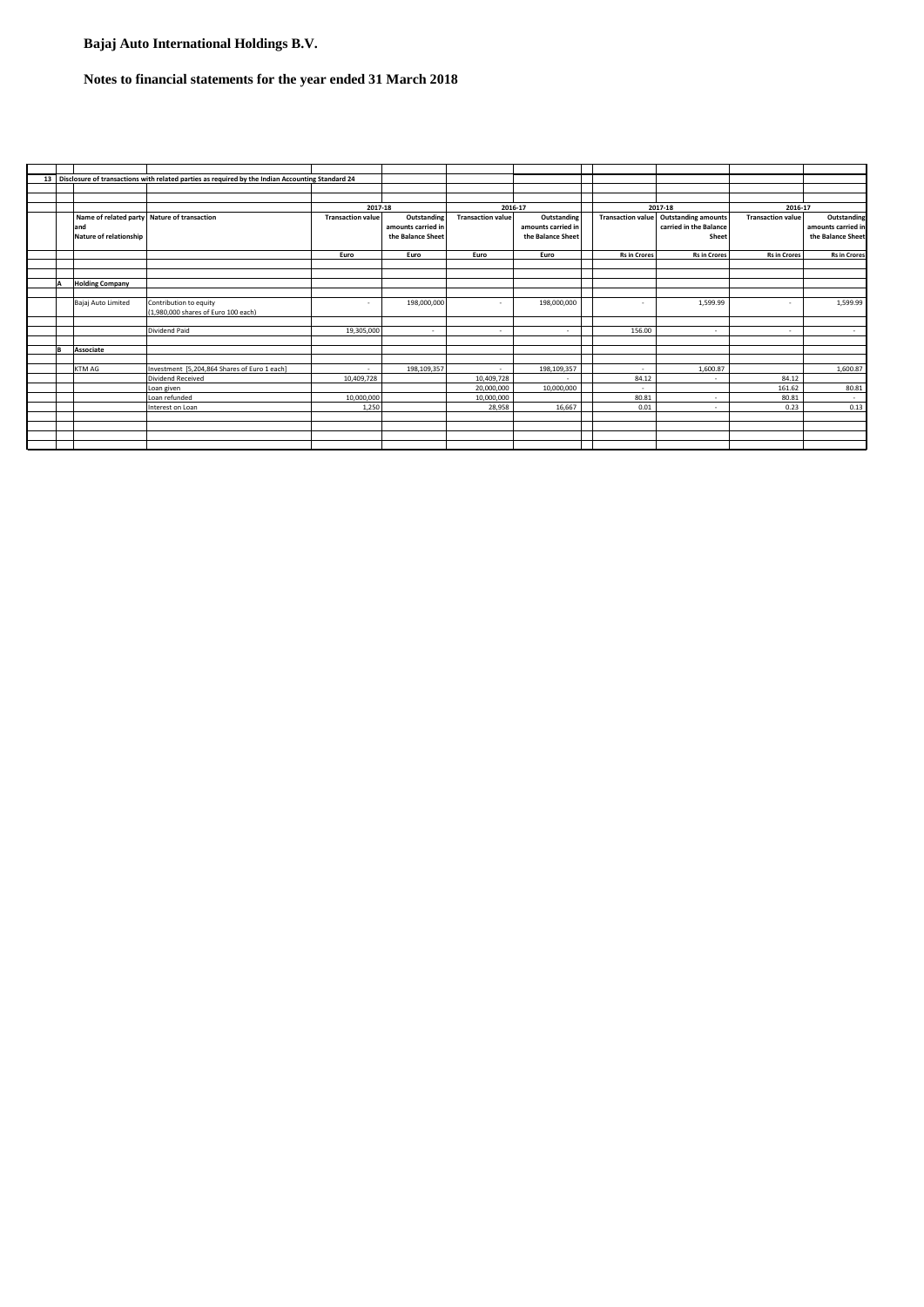### **Notes to financial statements for the year ended 31 March 2018**

**14** In absence of taxable profits as per applicable law, no provision for tax has been made

#### **15 Previous year figures**

Previous year figures have been regrouped wherever necessary to make them comparable with those of the current year.

As per our report of even date

For S R B C & Co LLP<br>Firm Registration Number: 324982E/E300003 SGG Management (Netherlands) B.V. Katerina Hejlova<br>Managing Director A Managing Director A Firm Registration Number: 324982E/E300003 Chartered Accountants

per Arvind Sethi **R. R. A. S. Ravikumar** S. Ravikumar **R. R. S. Ravikumar** R. R. Knunz<br>Partner Managing Director B Managing I Membership Number: 89802

Managing Director B Managing Director B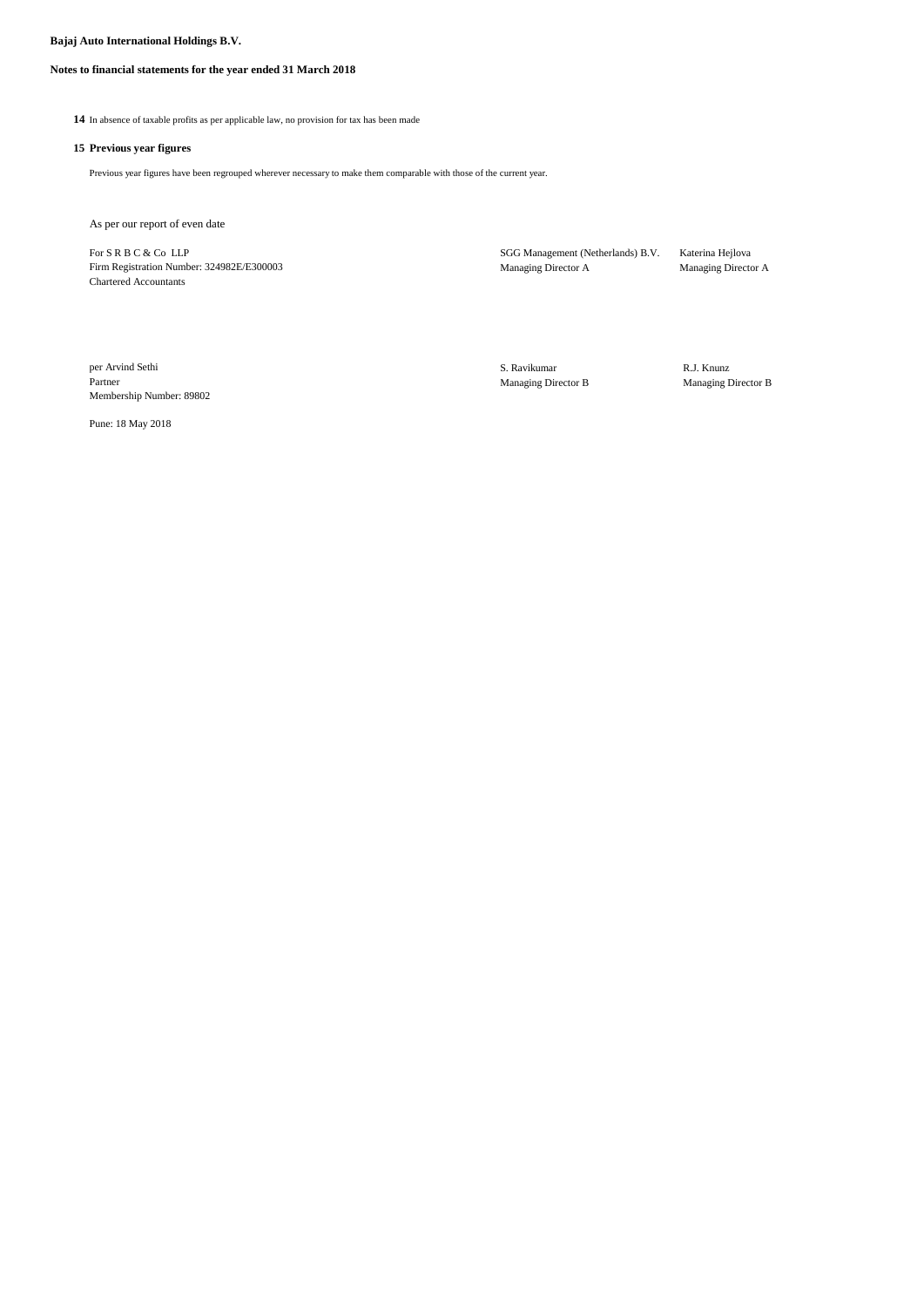#### **BAJAJ AUTO INTERNATIONAL HOLDINGS B.V. CONSOLIDATED BALANCE SHEET AS AT 31 MARCH 2018**

|                                      |                |                     | <b>EUROS</b>        |                     | <b>Rs</b> in Crores |
|--------------------------------------|----------------|---------------------|---------------------|---------------------|---------------------|
| Particulars                          | Note No.       | As at 31 March 2018 | As at 31 March 2017 | As at 31 March 2018 | As at 31 March 2017 |
| <b>ASSETS</b>                        |                |                     |                     |                     |                     |
| <b>Non-current assets</b>            |                |                     |                     |                     |                     |
| Financial assets                     |                |                     |                     |                     |                     |
| Investments                          | 2              | 233,965,475.83      | 205,056,763.71      | 1,890.62            | 1,657.02            |
|                                      |                | 233,965,475.83      | 205,056,763.71      | 1,890.62            | 1,657.02            |
|                                      |                |                     |                     |                     |                     |
| Goodwill on investment in associates |                | 78,998,488.00       | 78,998,488.00       | 638.37              | 638.37              |
| <b>Current assets</b>                |                |                     |                     |                     |                     |
| Financial assets                     |                |                     |                     |                     |                     |
| Cash and cash equivalents            | 3              | 1,469,883.76        | 428,633.16          | 11.88               | 3.46                |
| Loans                                | $\overline{4}$ |                     | 10,000,000.00       |                     | 80.81               |
| Other financial assets               | 5              |                     | 16,666.67           |                     | 0.13                |
| Other current assets                 | 6              | 7,022.73            | 4,908.37            | 0.05                | 0.03                |
|                                      |                | 1,476,906.49        | 10,450,208.20       | 11.93               | 84.43               |
| <b>Total</b>                         |                | 314,440,870.32      | 294,505,459.91      | 2,540.92            | 2,379.82            |
| <b>EQUITY AND LIABILITIES</b>        |                |                     |                     |                     |                     |
| <b>Equity</b>                        |                |                     |                     |                     |                     |
| Equity share capital                 | 7              | 198,000,000.00      | 198,000,000.00      | 1,599.99            | 1,599.99            |
| Other equity                         | 8              | 116,436,695.78      | 96,493,382.90       | 940.89              | 779.72              |
|                                      |                | 314,436,695.78      | 294,493,382.90      | 2,540.88            | 2,379.71            |
| <b>Current liabilities</b>           |                |                     |                     |                     |                     |
| <b>Financial liabilities</b>         |                |                     |                     |                     |                     |
| Other current liabilities            | 9              | 4,174.54            | 12,077.01           | 0.04                | 0.11                |
|                                      |                |                     |                     |                     |                     |
|                                      |                | 4,174.54            | 12,077.01           | 0.04                | 0.11                |
| <b>Total</b>                         |                | 314,440,870.32      | 294,505,459.91      | 2,540.92            | 2,379.82            |

Summary of significant accounting policies followed by the Company 1

The accompanying notes are an integral part of the financial statements

As per our report of even date

For S R B C & Co LLP<br>
Firm Registration Number: 324982E/E300003 SGG Management (Netherlands) B.V. Katerina Hejlova<br>
Managing Director A Managing Director A Managing Director A Firm Registration Number: 324982E/E300003 Managing Director A Managing Director A Chartered Accountants

per Arvind Sethi S. Ravikumar R.J. Knunz Partner Managing Director B Managing Director B per Arvind Sethi<br>Partner<br>Membership Number: 89802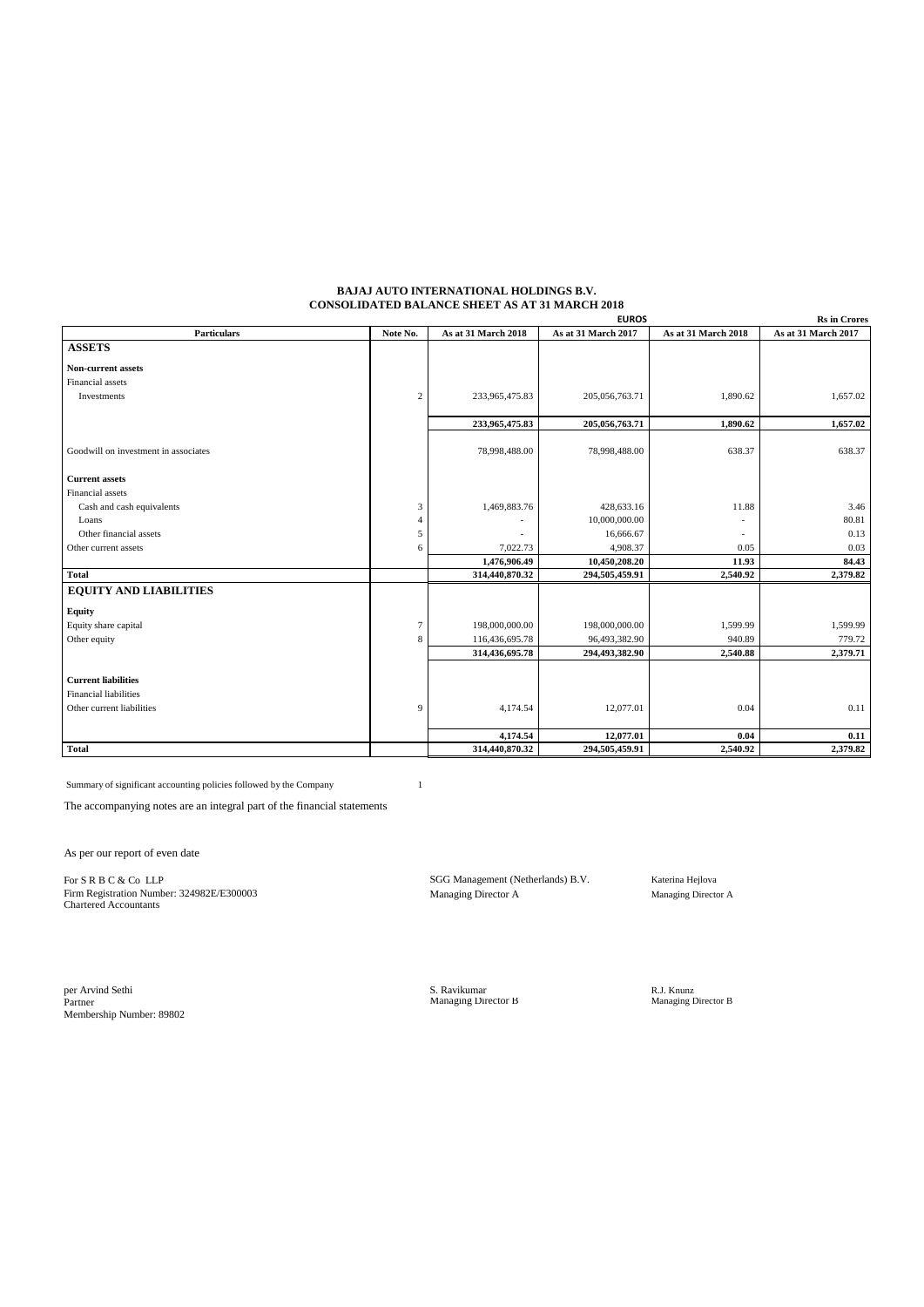#### **BAJAJ AUTO INTERNATIONAL HOLDINGS B.V. CONSOLIDATED STATEMENT OF PROFIT AND LOSS FOR THE YEAR ENDED 31 MARCH 2018**

|                                                                            |          |                             | <b>EUROS</b>                       |                                    | <b>Rs</b> in Crores                |
|----------------------------------------------------------------------------|----------|-----------------------------|------------------------------------|------------------------------------|------------------------------------|
| <b>Particulars</b>                                                         | Note No. | Year ended<br>31 March 2018 | <b>Year ended</b><br>31 March 2017 | <b>Year ended</b><br>31 March 2018 | <b>Year ended</b><br>31 March 2017 |
| Other operating revenue                                                    |          | 1,250.00                    | 28,960.87                          | 0.01                               | 0.23                               |
| Revenue from operations                                                    | 10       | 1,250.00                    | 28,960.87                          | 0.01                               | 0.23                               |
| <b>Total income</b>                                                        |          | 1,250.00                    | 28,960.87                          | 0.01                               | 0.23                               |
| <b>Expenses</b>                                                            |          |                             |                                    |                                    |                                    |
| Other expenses                                                             | 11       | 71,377.24                   | 259,666.46                         | 0.58                               | 2.11                               |
| <b>Total expenses</b>                                                      |          | 71,377.24                   | 259,666.46                         | 0.58                               | 2.11                               |
|                                                                            |          |                             |                                    |                                    |                                    |
| Profit before tax                                                          |          | (70, 127.24)                | (230, 705.59)                      | (0.57)                             | (1.88)                             |
| Tax expense                                                                |          | $\overline{\phantom{a}}$    | $\sim$                             | $\sim$                             | $\sim$                             |
| Profit after tax                                                           |          | (70, 127.24)                | (230,705.59)                       | (0.57)                             | (1.88)                             |
| Share of profits from Associates                                           |          | 37,839,769.22               | 34,560,872.88                      | 305.77                             | 279.28                             |
| Profit for the year                                                        |          | 37,769,641.98               | 34,330,167.29                      | 305.20                             | 277.40                             |
|                                                                            |          |                             |                                    |                                    |                                    |
| Total comprehensive income for the year                                    |          | 37,769,641.98               | 34,330,167.29                      | 305.20                             | 277.40                             |
| Basic and diluted Earnings per share<br>(Nominal value per share Euro 100) | 12       | 19.08                       | 17.34                              | 1,541.41                           | 1,401.01                           |

Summary of significant accounting policies followed by the Company 1

The accompanying notes are an integral part of the financial statements

As per our report of even date

For S R B C & Co LLP<br>
Firm Registration Number: 324982E/E300003<br>
Managing Director A Managing Director A Managing Director A Managing Director A Firm Registration Number: 324982E/E300003 Chartered Accountants

per Arvind Sethi **S. Ravikumar** R.J. Knunz R.J. Knunz R.J. Knunz R.J. Knunz R.J. Knunz R.J. Knunz Ramaging Director B Partner Managing Director B Managing Director B Membership Number: 89802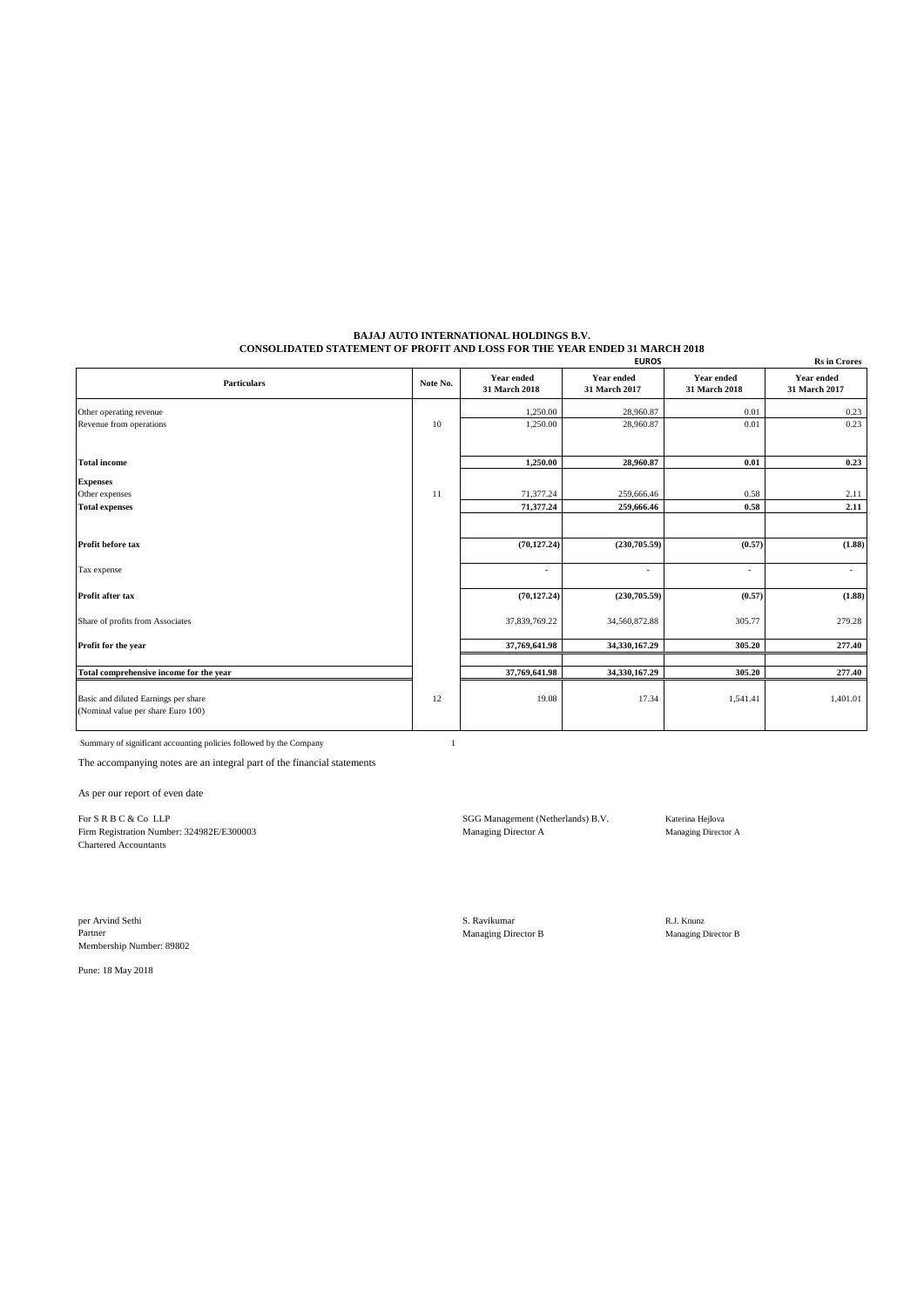#### **BAJAJ AUTO INTERNATIONAL HOLDINGS B.V. STATEMENT OF CHANGES IN EQUITY FOR THE YEAR ENDED 31 MARCH 2018**

#### **A. Equity share capital**

| А. едину маге сарпан                                                            |          |                                            | <b>EUROS</b>                |                                    | <b>Rs</b> in Crores         |
|---------------------------------------------------------------------------------|----------|--------------------------------------------|-----------------------------|------------------------------------|-----------------------------|
| <b>Particulars</b>                                                              | Note No. | Year ended<br>31 March 2018                | Year ended<br>31 March 2017 | Year ended<br><b>31 March 2018</b> | Year ended<br>31 March 2017 |
| At the beginning of the year<br>Changes in equity share capital during the year |          | 198,000,000,00<br>$\overline{\phantom{a}}$ | 198,000,000,00              | 1.599.99                           | 1,599.99                    |
| At the end of the year                                                          |          | 198,000,000,00                             | 198,000,000,00              | 1.599.99                           | 1,599.99                    |
|                                                                                 |          |                                            |                             |                                    |                             |

### **B. Other equity**

| <b>EUROS</b>                                                |          |                                                                                         |                          |                           |                        |                          | <b>Rs</b> in Crores |
|-------------------------------------------------------------|----------|-----------------------------------------------------------------------------------------|--------------------------|---------------------------|------------------------|--------------------------|---------------------|
| <b>Particulars</b>                                          | Note No. | <b>Reserves and surplus</b><br><b>Reserves and surplus</b><br><b>Total other equity</b> |                          | <b>Total other equity</b> |                        |                          |                     |
|                                                             |          | <b>General Reserve</b>                                                                  | <b>Retained earnings</b> |                           | <b>General Reserve</b> | <b>Retained earnings</b> |                     |
|                                                             |          |                                                                                         |                          |                           |                        |                          |                     |
| Balance as at 1 April 2016                                  | 8        | 1,900,640.31                                                                            | 61,507,039.32            | 63,407,679.63             | 15.36                  | 497.02                   | 512.38              |
| Profit for the year                                         |          |                                                                                         | 34,330,167.29            | 34,330,167.29             |                        | 277.40                   | 277.40              |
| Other comprehensive income (net of tax)                     |          | (1,244,464.02)                                                                          |                          | (1,244,464.02)            | (10.06)                |                          | (10.06)             |
| Total comprehensive income for the year ended 31 March 2017 |          | (1,244,464.02)                                                                          | 34,330,167.29            | 33,085,703.27             | (10.06)                | 277.40                   | 267.34              |
|                                                             |          |                                                                                         |                          |                           |                        |                          |                     |
| Balance as at 31 March 2017                                 | 8        | 656,176.29                                                                              | 95,837,206.61            | 96,493,382.90             | 5.30                   | 774.42                   | 779.72              |
| Profit for the year                                         |          |                                                                                         | 37,769,641.98            | 37,769,641.98             |                        | 305.20                   | 305.20              |
| Other comprehensive income (net of tax)                     |          | 1,478,670.90                                                                            |                          | 1,478,670.90              | 11.97                  |                          | 11.97               |
| Total comprehensive income for the year ended 31 March 2018 |          | 1,478,670.90                                                                            | 37,769,641.98            | 39,248,312.88             | 11.97                  | 305.20                   | 317.17              |
| Interim dividend, declared and paid during the year         |          | $\overline{\phantom{a}}$                                                                | (19,305,000.00)          | (19,305,000.00)           |                        | (156.00)                 | (156.00)            |
| Balance as at 31 March 2018                                 | 8        | 2,134,847.19                                                                            | 114.301.848.59           | 116,436,695.78            | 17.27                  | 923.62                   | 940.89              |
|                                                             |          |                                                                                         |                          |                           |                        |                          |                     |

Summary of significant accounting policies followed by the Company 1

The accompanying notes are an integral part of the financial statements

As per our report of even date

For S R B C & Co LLP<br>
SGG Management (Netherlands) B.V.<br>
Managing Director A Managing Director A Managing Director A Managing Director A Firm Registration Number: 324982E/E300003 Managing Director A Managing Director A Chartered Accountants

Per Arvind Sethi **S. Ravikumar** S. Ravikumar **S. Ravikumar** R.J. Knunz Rattner R.J. Knunz Partner R.J. Knunz Partner R Partner Managing Director B Managing Director B Membership Number: 89802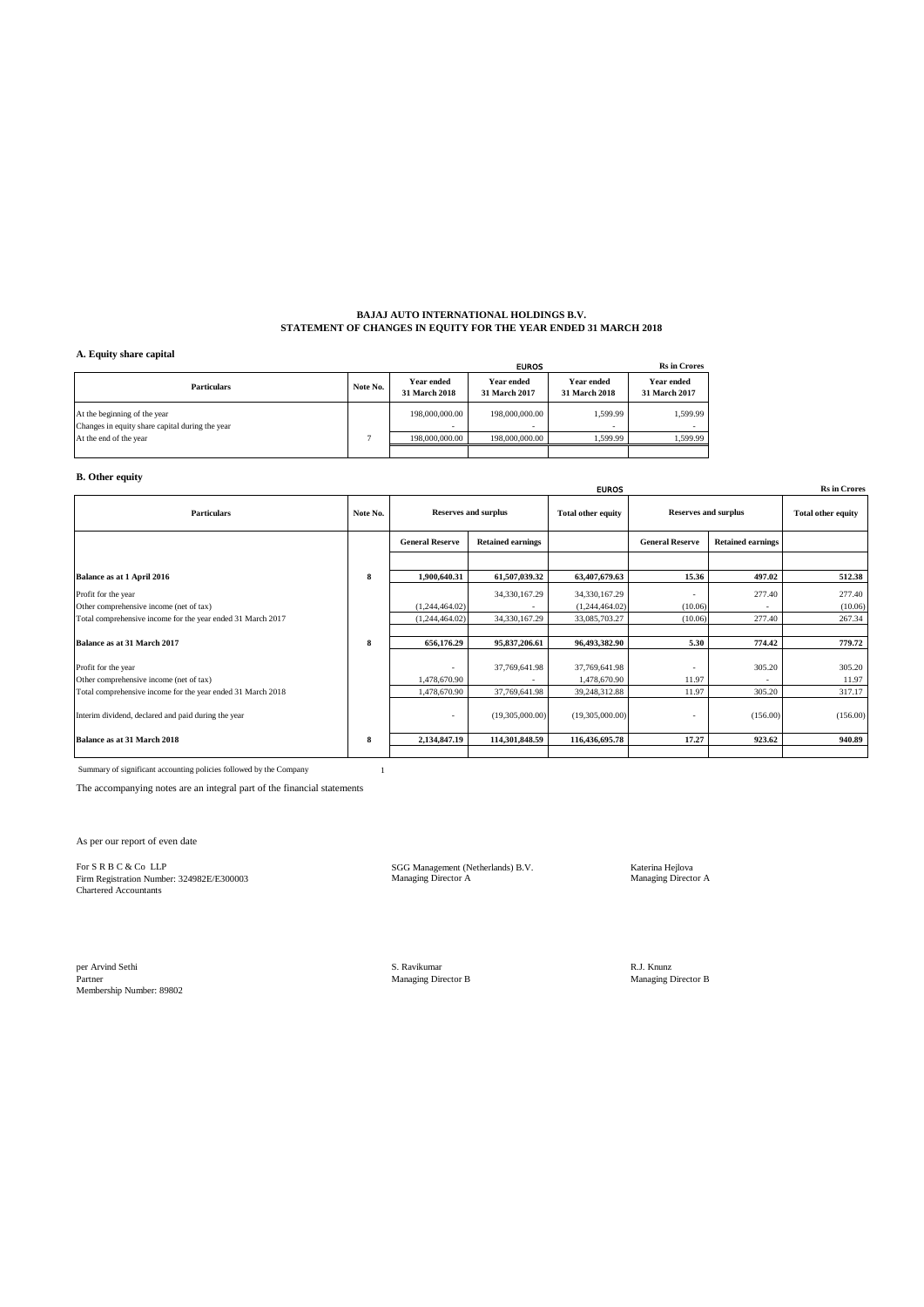#### **BAJAJ AUTO INTERNATIONAL HOLDINGS B.V. STATEMENT OF CASH FLOWS**

|                                                                                                                                 |                                            |                                   |                                                     | <b>EUROS</b>                       |                          |                    |                              | <b>Rs in Crores</b> |
|---------------------------------------------------------------------------------------------------------------------------------|--------------------------------------------|-----------------------------------|-----------------------------------------------------|------------------------------------|--------------------------|--------------------|------------------------------|---------------------|
| <b>Particulars</b>                                                                                                              |                                            | For the year ended                |                                                     |                                    |                          | For the year ended |                              |                     |
|                                                                                                                                 | 31 March 2018                              |                                   | 31 March 2017                                       |                                    | 31 March 2018            |                    | 31 March 2017                |                     |
| I. Operating activities                                                                                                         |                                            |                                   |                                                     |                                    |                          |                    |                              |                     |
| Profit before tax                                                                                                               |                                            | 37,769,641.98                     |                                                     | 34,330,167.29                      |                          | 305.20             |                              | 277.40              |
| Adjustments:<br>Less:<br>i) Investment income included in above:<br>Interest income on Loan<br>Share of profits from associates | 1,250.00<br>37,839,769.22<br>37,841,019.22 | (37, 841, 019.22)<br>(71, 377.24) | 28,958.34<br>34,560,872.88<br>34,589,831.22         | (34, 589, 831.22)<br>(259, 663.93) | 0.01<br>305.77<br>305.78 | (305.78)<br>(0.58) | 0.23<br>279.28<br>279.51     | (279.51)<br>(2.11)  |
| Change in assets and liabilities<br>i) Other current assets<br>ii) Liabilities and provisions                                   | (2, 114.36)<br>(7,902.47)                  | (10,016.83)                       | (384.79)<br>8,054.31                                | 7,669.52                           | (0.02)<br>(0.06)         | (0.08)             | 0.07                         | 0.07                |
| Net cash from operating activities before income-tax                                                                            |                                            | (81, 394.07)                      |                                                     | (251,994.41)                       |                          | (0.66)             |                              | (2.04)              |
| Net cash from operating activities                                                                                              |                                            | (81, 394.07)                      |                                                     | (251, 994.41)                      |                          | (0.66)             |                              | (2.04)              |
| II. Investing activities                                                                                                        |                                            |                                   |                                                     |                                    |                          |                    |                              |                     |
| i) Repayment of loan by KTM<br>ii) Loan to KTM                                                                                  | 10,000,000.00<br>10,000,000.00             |                                   | 10,000,000.00<br>(20,000,000.00)<br>(10,000,000.00) |                                    | 80.81<br>80.81           |                    | 80.81<br>(161.62)<br>(80.81) |                     |
| iii) Investment income<br>Interest income on Loan<br>Dividend received from KTM AG                                              | 1,250.00<br>10,409,728.00<br>10,410,978.00 |                                   | 28,958.34<br>10,409,728.00<br>10,438,686.34         |                                    | 0.02<br>84.12<br>84.14   |                    | 0.23<br>84.12<br>84.35       |                     |
| (Increase) / decrease in interest receivable                                                                                    | 16,666.67<br>10,427,644.67                 |                                   | (16, 666.67)<br>10,422,019.67                       |                                    | 0.13<br>84.27            |                    | (0.13)<br>84.22              |                     |
| Net cash from investing activities                                                                                              |                                            | 20,427,644.67                     |                                                     | 422,019.67                         |                          | 165.08             |                              | 3.41                |
| III. Financing activities                                                                                                       |                                            |                                   |                                                     |                                    |                          |                    |                              |                     |
| i) Dividend paid                                                                                                                |                                            | (19,305,000.00)                   |                                                     |                                    |                          | (156.00)           |                              |                     |
| Net cash from financing activities                                                                                              |                                            | (19,305,000.00)                   |                                                     | $\sim$                             |                          | (156.00)           |                              | $\sim$              |
| Net change in cash and cash equivalents                                                                                         |                                            | 1,041,250.60                      |                                                     | 170,025.26                         |                          | 8.42               |                              | 1.37                |
| Cash and cash equivalents at the beginning of the year                                                                          |                                            | 428,633.16                        |                                                     | 258,607.90                         |                          | 3.46               |                              | 2.09                |
| Cash and cash equivalents at the end of the year                                                                                |                                            | 1,469,883.76                      |                                                     | 428,633.16                         |                          | 11.88              |                              | 3.46                |
|                                                                                                                                 |                                            |                                   |                                                     |                                    |                          | ÷                  |                              | ×.                  |

As per our report of even date

For S R B C & Co LLP SGG Management (Netherlands) B.V. Katerina Hejlova Firm Registration Number: 324982E/E300003 Managing Director A Managing Director A Chartered Accountants

Arvind Sethi Sethi S. Ravikumar S. Ravikumar Raj<br/>L $\,$  R.J. Knunz Partner Rajar Rajar S. Ravikumar Rajar <br/>ethi Rajar Rajar Rajar S. Managing Director B Partner Managing Director B<br>Membership Number: 89802<br>Membership Number: 89802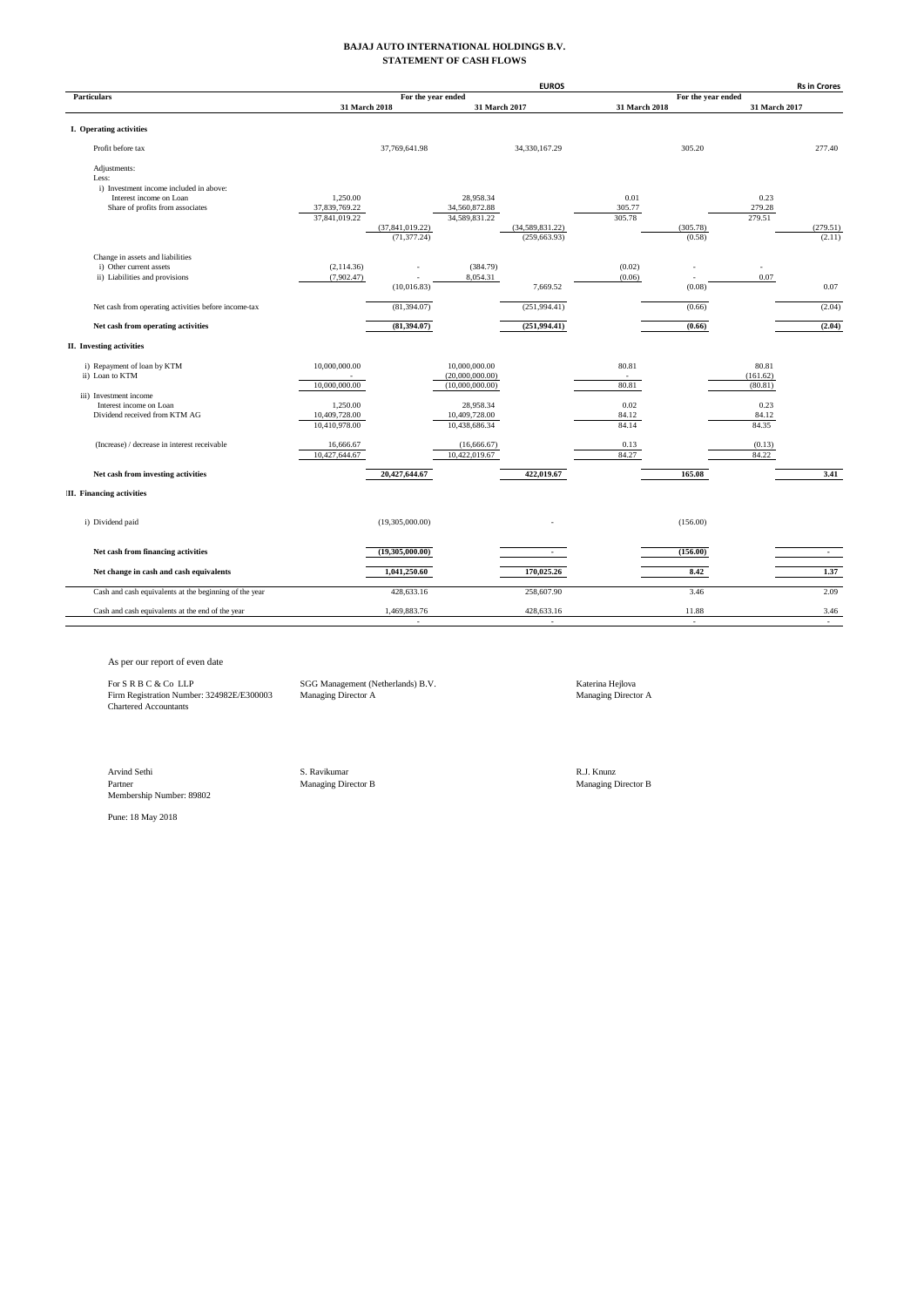Notes to Financial statements for the year ended March 2018

The financial statements have been prepared in Euro. Also the audit report is based on figures in Euro. For the purpose of user, the financial statements and notes as on 31 March 2018 & 2017 have been converted in Indian Rupees at following exchange rate as on 31 March 2018.

1 Euro = Rs. 80.8075

### **Background**

Bajaj Auto International Holdings B.V. ("the Company") is a Netherlands based wholly owned subsidiary of Bajaj Auto Limited (BAL) incorporated on 25 October 2007 with the object, interalia, of carrying out investments in ventures abroad.

The consolidated financial statements comprise financial statements of the Company and its associates (collectively, the "Group") for the year ended 31 March 2018.

The consolidated financial statements include results of the associates of the Company, consolidated in Ind AS 28 "Investment in Associates and Joint Ventures".

| Name of the company | Country of    | % Shareholding | <b>Consolidated</b> |
|---------------------|---------------|----------------|---------------------|
|                     | Incorporation | of the Company | as                  |
| KTM AG              | Austria       | 47.99%         | Associate           |

### **1) Summary of significant accounting policies followed by the Company**

### **Basis of preparation**

These financial statements have been prepared in accordance with Indian Accounting Standards (Ind AS) notified under Section 133 of the Companies Act, 2013 (the "Act") read together with the Companies (Indian Accounting Standards) Rules, 2015, as amended from time to time and other relevant provisions of the Act, on an accrual basis.

The financial statements have been prepared on a historical cost basis.

All assets and liabilities have been classified as current or non-current as per the Company's normal operating cycle. Based on the nature of operations and the time between the acquisition of assets for processing and their realisation in cash and cash equivalents, the Company has ascertained its operating cycle as 12 months for the purpose of current or non-current classification of assets and liabilities.

### **Significant accounting policies**

This note provides a list of the significant accounting policies adopted in the preparation of these financial statements. These policies have been consistently applied to all the years presented, unless otherwise stated.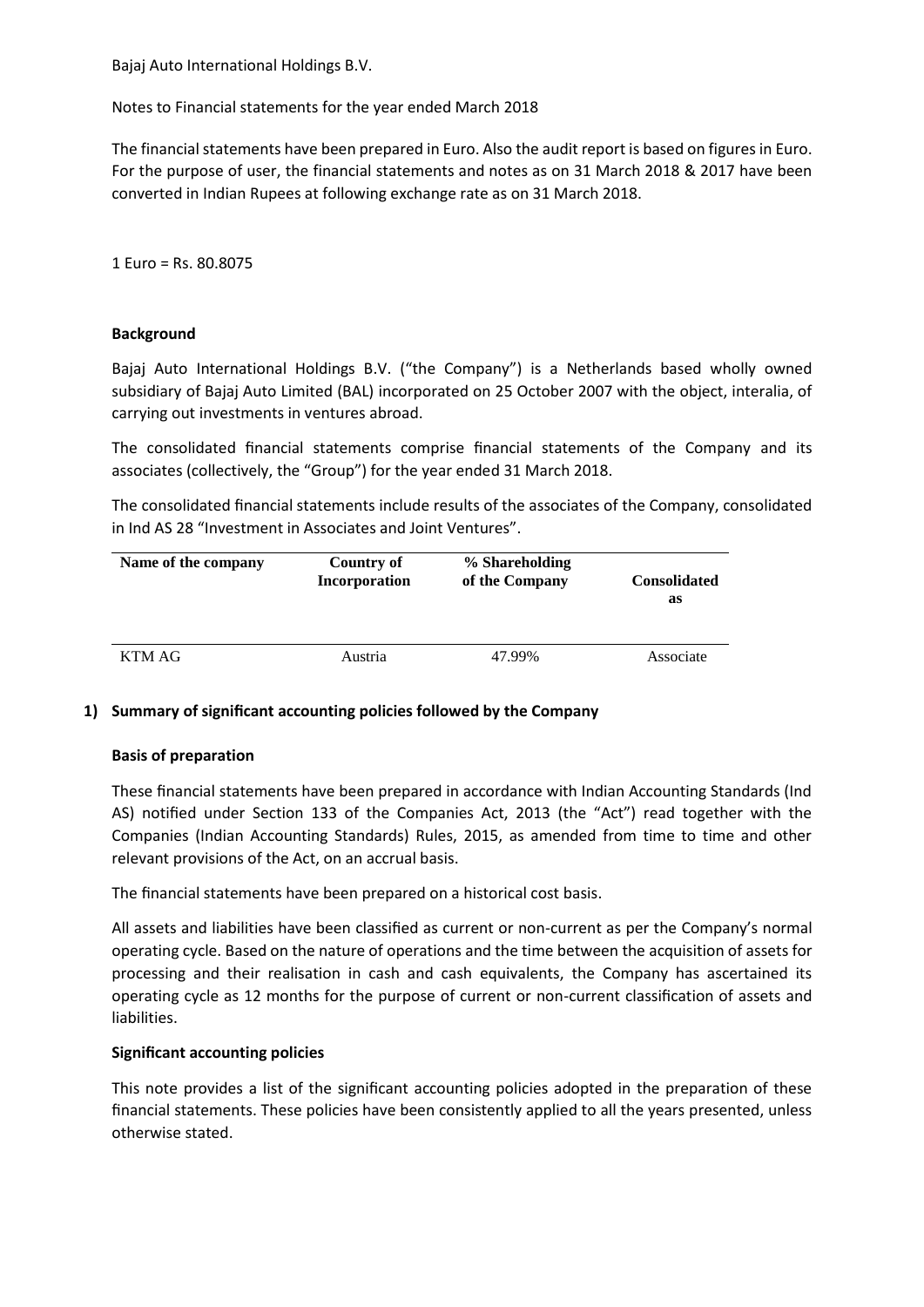Notes to Financial statements for the year ended March 2018

### **1) Investment in associates**

Investments in associates are accounted for using the equity method. An associate is an entity over which the Group is in a position to exercise significant influence over operating and financial policies. The considerations made in determining whether significant influence is being exercised are similar to those necessary to determine control over the subsidiaries. Goodwill arising on the acquisition of associates is included in the carrying value of investments in associate.

The Group's investments in its associate are accounted for using the equity method. Under the equity method, the investment in an associate is initially recognised at cost. The carrying amount of the investment is adjusted to recognise changes in the Group's share of net assets of the associate since the acquisition date. Goodwill relating to the associate is included in the carrying amount of the investment and is not tested for impairment individually.

The statement of profit and loss reflects the Group's share of the results of operations of the associate. Any change in OCI of those investees is presented as part of the Group's reserves. In addition, when there has been a change recognised directly in the equity of the associate, the Group recognises its share of any changes, when applicable, in the statement of changes in equity. Unrealised gains and losses resulting from transactions between the Group and the associate are eliminated to the extent of the interest in the associate.

If an entity's share of losses of an associate equals or exceeds its interest in the associate (which includes any long term interest that, in substance, form part of the Group's net investment in the associate), the entity discontinues recognising its share of further losses. Additional losses are recognised only to the extent that the Group has incurred legal or constructive obligations or made payments on behalf of the associate. If the associate subsequently reports profits, the entity resumes recognising its share of those profits only after its share of the profits equals the share of losses not recognised.

The aggregate of the Group's share of profit or loss of an associate is shown on the face of the statement of profit and loss.

The financial statements of the associate are prepared with a three months' time lag for consolidation into the Group financial statements. When necessary, adjustments are made to bring the accounting policies in line with those of the Group. The Group has not identified any material adjustments during the year; in regard to the alignment of accounting policies.

After application of the equity method, the Group determines whether it is necessary to recognise an impairment loss on its investment in its associate. At each reporting date, the Group determines whether there is objective evidence that the investment in the associate is impaired. If there is such evidence, the Group calculates the amount of impairment as the difference between the recoverable amount of the associate and its carrying value, and then recognises the loss in the statement of profit or loss.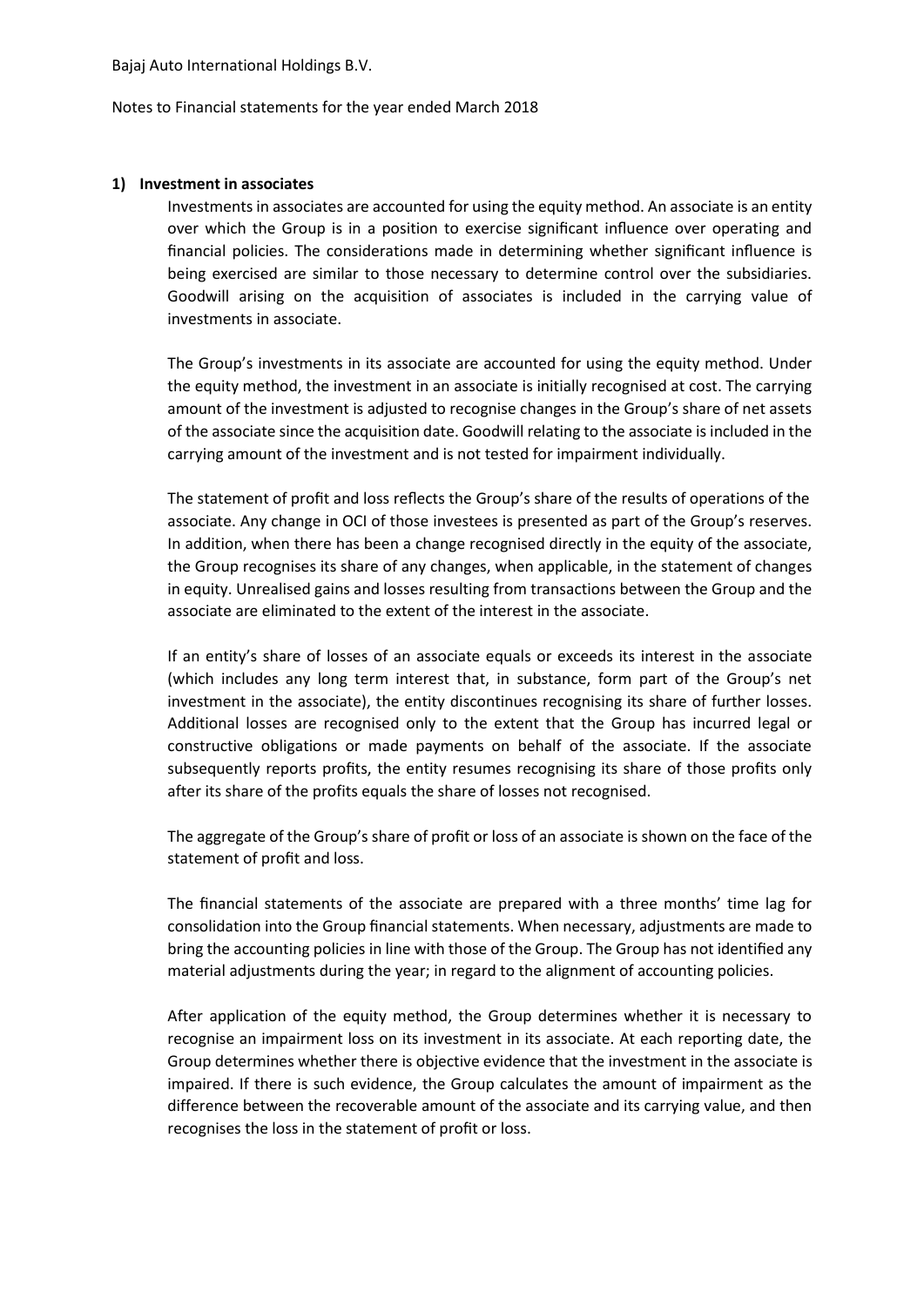### Notes to Financial statements for the year ended March 2018

Upon loss of significant influence over the associate, the Group measures and recognises any retained investment at its fair value. Any difference between the carrying amount of the associate upon loss of significant influence and the fair value of the retained investment and proceeds from disposal is recognised in profit or loss.

### **2) Other significant accounting policies**

Other significant accounting policies followed by the Group are exactly similar to the significant accounting policies of the parent i.e. the Company and hence have not been reproduced here. Refer note 1 of standalone financial statements of the Company for the year ended 31 March 2018 for details in regard to other significant accounting policies.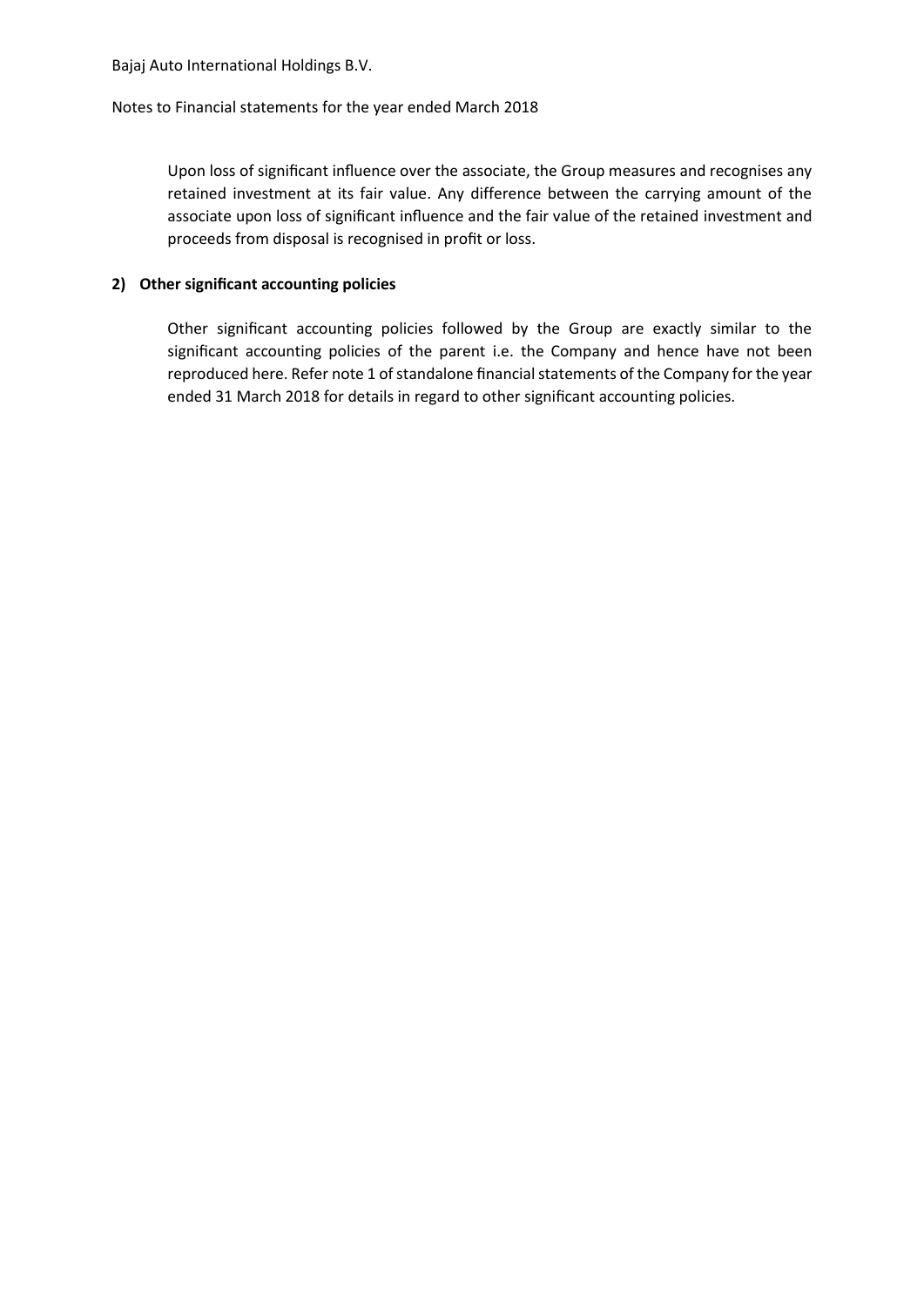#### **Notes to financial statements for the year ended 31 March 2018**

#### **The Consolidated Financial Statements of Bajaj Auto International Holdings B.V. include 47.99 % [Previois year 47.99%] interest in KTM AG ( a company incorporated in Austria ) as an associate.**

| 2 Investments                                                           | Non-Current                      |                                 | Non-Current                          |                                      |
|-------------------------------------------------------------------------|----------------------------------|---------------------------------|--------------------------------------|--------------------------------------|
|                                                                         | As at                            |                                 | As at                                |                                      |
|                                                                         | 31 March 2018<br><b>EUROS</b>    | 31 March 2017<br><b>EUROS</b>   | 31 March 2018<br><b>Rs in Crores</b> | 31 March 2017<br><b>Rs in Crores</b> |
| In Equity Shares                                                        |                                  |                                 |                                      |                                      |
| 5,204,864 equity Shares of Euro 1 each<br>in KTM AG                     | 119,110,868.60                   | 119,110,868.60                  | 962.51                               | 962.51                               |
| Add/Less: Share of Reserves of Associates- KTM AG                       | 114,854,607.23<br>233,965,475.83 | 85,945,895.11<br>205,056,763.71 | 928.11<br>1,890.62                   | 694.51<br>1,657.02                   |
|                                                                         |                                  |                                 |                                      |                                      |
| Cash and cash equivalents<br>3                                          |                                  |                                 |                                      |                                      |
|                                                                         | Current                          |                                 | Current                              |                                      |
|                                                                         | As at                            |                                 | As at                                |                                      |
|                                                                         | 31 March 2018                    | 31 March 2017                   | 31 March 2018                        | 31 March 2017                        |
|                                                                         | <b>EUROS</b>                     | <b>EUROS</b>                    | <b>Rs in Crores</b>                  | <b>Rs in Crores</b>                  |
| <b>Balances with banks</b><br>In current accounts                       | 1,469,883.76                     | 428,633.16                      | 11.88                                | 3.46                                 |
|                                                                         | 1,469,883.76                     | 428,633.16                      | 11.88                                | 3.46                                 |
| 4 Loans                                                                 |                                  |                                 |                                      |                                      |
| (Unsecured, good, unless stated otherwise)                              |                                  |                                 |                                      |                                      |
|                                                                         | Current                          |                                 | Current                              |                                      |
|                                                                         | As at<br>31 March 2018           | 31 March 2017                   | As at<br>31 March 2018               | 31 March 2017                        |
|                                                                         | <b>EUROS</b>                     | <b>EUROS</b>                    | <b>Rs in Crores</b>                  | <b>Rs in Crores</b>                  |
| Loan to KTM AG                                                          |                                  | 10,000,000.00                   |                                      | 80.81                                |
|                                                                         | $\blacksquare$                   | 10,000,000.00                   |                                      | 80.81                                |
|                                                                         |                                  |                                 |                                      |                                      |
| Other financial assets<br>5                                             | Current                          |                                 | Current                              |                                      |
|                                                                         | As at                            |                                 | As at                                |                                      |
|                                                                         | 31 March 2018<br><b>EUROS</b>    | 31 March 2017<br><b>EUROS</b>   | 31 March 2018<br><b>Rs in Crores</b> | 31 March 2017<br><b>Rs in Crores</b> |
| Interest receivable on loans, deposits etc.                             |                                  | 16,666.67                       |                                      | 0.13                                 |
|                                                                         |                                  | 16,666.67                       |                                      | 0.13                                 |
|                                                                         |                                  |                                 |                                      |                                      |
| 6<br>Other current assets<br>(Unsecured, good, unless stated otherwise) |                                  |                                 |                                      |                                      |
|                                                                         | Current                          |                                 | Current                              |                                      |
|                                                                         | As at<br>31 March 2018           | 31 March 2017                   | As at<br>31 March 2018               | 31 March 2017                        |

**31 March 2018 31 March 2017 31 March 2018 31 March 2017 EUROS EUROS Rs in Crores Rs in Crores** Prepaid expenses 6 10.03 10.03 10.03 10.03 10.03 10.03 10.03 10.03 10.03 10.03 10.03 10.03 10.03 10.03 10.03 10.03 10.03 10.03 10.03 10.03 10.03 10.03 10.03 10.03 10.03 10.03 10.03 10.03 10.03 10.03 10.03 10.03 10.03 10.03  $\overline{7,022.73}$   $\overline{4,908.37}$   $\overline{0.05}$   $\overline{0.03}$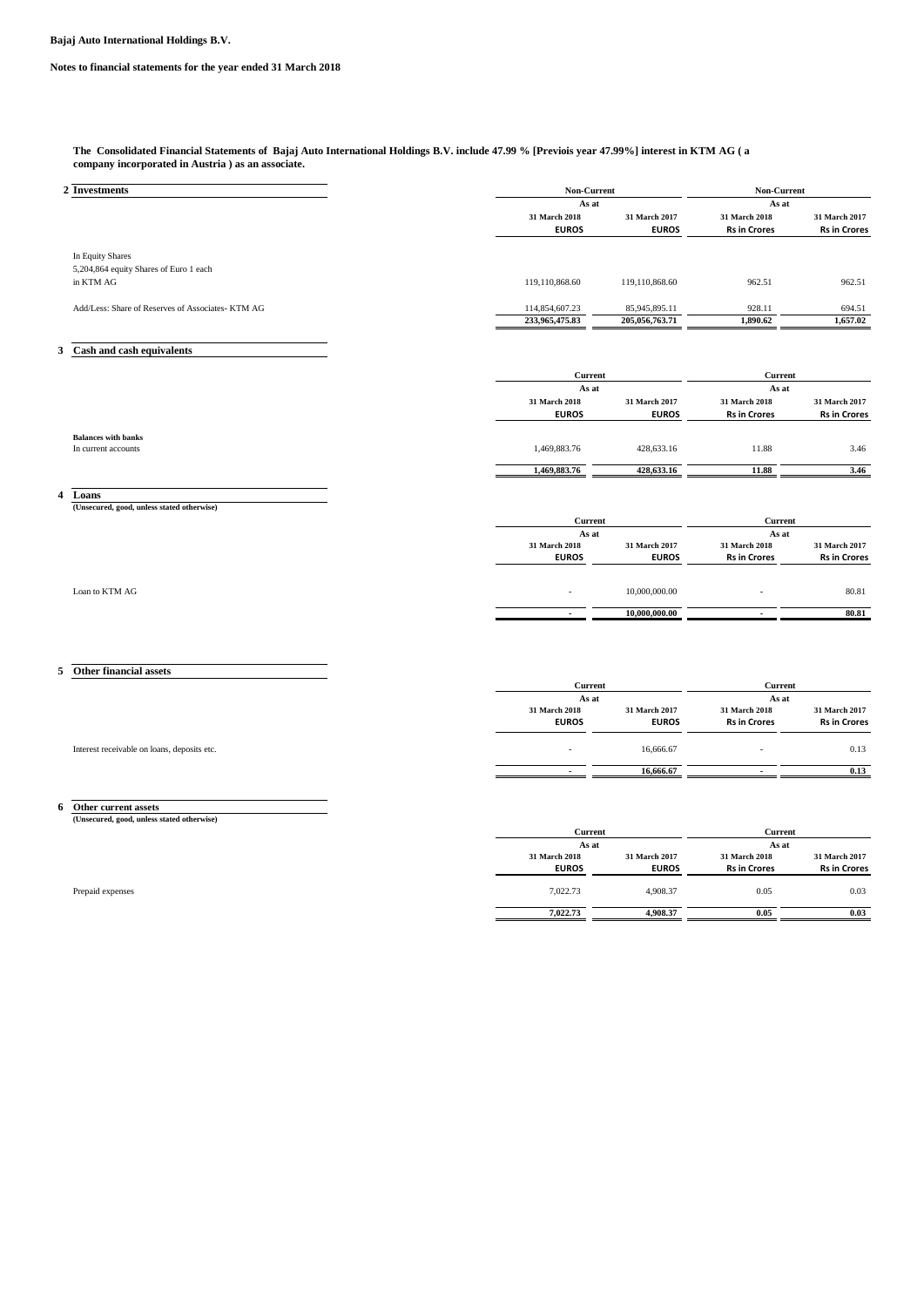#### **Notes to financial statements for the year ended 31 March 2018**

| <b>Equity share capital</b>                                                             |                                  |                                  |                                      |                                      |
|-----------------------------------------------------------------------------------------|----------------------------------|----------------------------------|--------------------------------------|--------------------------------------|
|                                                                                         | As at                            |                                  | As at                                |                                      |
|                                                                                         | 31 March 2018<br><b>EUROS</b>    | 31 March 2017<br><b>EUROS</b>    | 31 March 2018<br><b>Rs in Crores</b> | 31 March 2017<br><b>Rs in Crores</b> |
| Authorised<br>2,000,000 equity shares of Euro 100 each                                  | 200,000,000,00                   | 200,000,000,00                   | 1.616.15                             | 1,616.15                             |
| Issued, subscribed and fully paid-up shares<br>1,980,000 equity shares of Euro 100 each | 198,000,000,00<br>198,000,000.00 | 198,000,000.00<br>198,000,000.00 | 1.599.99<br>1,599.99                 | 1,599.99<br>1,599.99                 |

**Details of shareholders holding more than 5% shares in the Company**

|                                           | 31 March 2018 |           | 31 March 2017 |           |
|-------------------------------------------|---------------|-----------|---------------|-----------|
| Equity shares of Euro 100 each fully paid | Nos.          | % Holding | <b>Nos</b>    | h Holding |
| Bajaj Auto Limited                        | 1.980.000     | 100.00%   | .980.000      | 100.00%   |

**As at As at** 

 $\frac{4,174.54}{4,174.54}$   $\frac{12,077.01}{12,077.01}$   $\frac{0.04}{0.04}$   $\frac{0.11}{0.11}$ 

**8 Other equity**

|                                                                                 | As at                         |                               | As at                                |                                      |  |
|---------------------------------------------------------------------------------|-------------------------------|-------------------------------|--------------------------------------|--------------------------------------|--|
|                                                                                 | 31 March 2018<br><b>EUROS</b> | 31 March 2017<br><b>EUROS</b> | 31 March 2018<br><b>Rs in Crores</b> | 31 March 2017<br><b>Rs in Crores</b> |  |
| <b>General reserve</b>                                                          |                               |                               |                                      |                                      |  |
| Balance as at the beginning of the year                                         | 656,176.29                    | 1,900,640.31                  | 5.30                                 | 15.36                                |  |
| Add/(Less): Adjustment on account of change in share of net assets of associate | 1,478,670.90                  | (1,244,464.02)                | 11.97                                | (10.06)                              |  |
| Closing balance                                                                 | 2,134,847.19                  | 656,176.29                    | 17.27                                | 5.30                                 |  |
| <b>Retained earnings</b>                                                        |                               |                               |                                      |                                      |  |
| Balance as at the beginning of the year                                         | 95,837,206.61                 | 61.507.039.32                 | 774.42                               | 497.02                               |  |
| Profit for the year                                                             | 37,769,641.98                 | 34,330,167.29                 | 305.20                               | 277.40                               |  |
| Less: Appropriations                                                            |                               |                               |                                      |                                      |  |
| Interim dividend                                                                | 19,305,000.00                 |                               | 156.00                               |                                      |  |
| Total appropriations                                                            | 19,305,000.00                 | ٠                             | 156.00                               |                                      |  |
| Balance in retained earnings                                                    | 114,301,848.59                | 95,837,206.61                 | 923.62                               | 774.42                               |  |
|                                                                                 | 116,436,695.78                | 96,493,382.90                 | 940.89                               | 779.72                               |  |
| <b>Other current liabilities</b>                                                |                               |                               |                                      |                                      |  |
|                                                                                 |                               | As at                         |                                      | As at                                |  |
|                                                                                 | 31 March 2018<br><b>EUROS</b> | 31 March 2017<br><b>EUROS</b> | 31 March 2018<br><b>Rs in Crores</b> | 31 March 2017<br><b>Rs in Crores</b> |  |

Other payables 0.04 0.11 0.04 0.11 0.04 0.11 0.04 0.11 0.04 0.11 0.04 0.11 0.04 0.11 0.04 0.11 0.04 0.11 0.04 0.11 0.04 0.11 0.04 0.11 0.04 0.11 0.04 0.11 0.04 0.11 0.04 0.11 0.04 0.11 0.04 0.11 0.04 0.11 0.04 0.11 0.04 0.